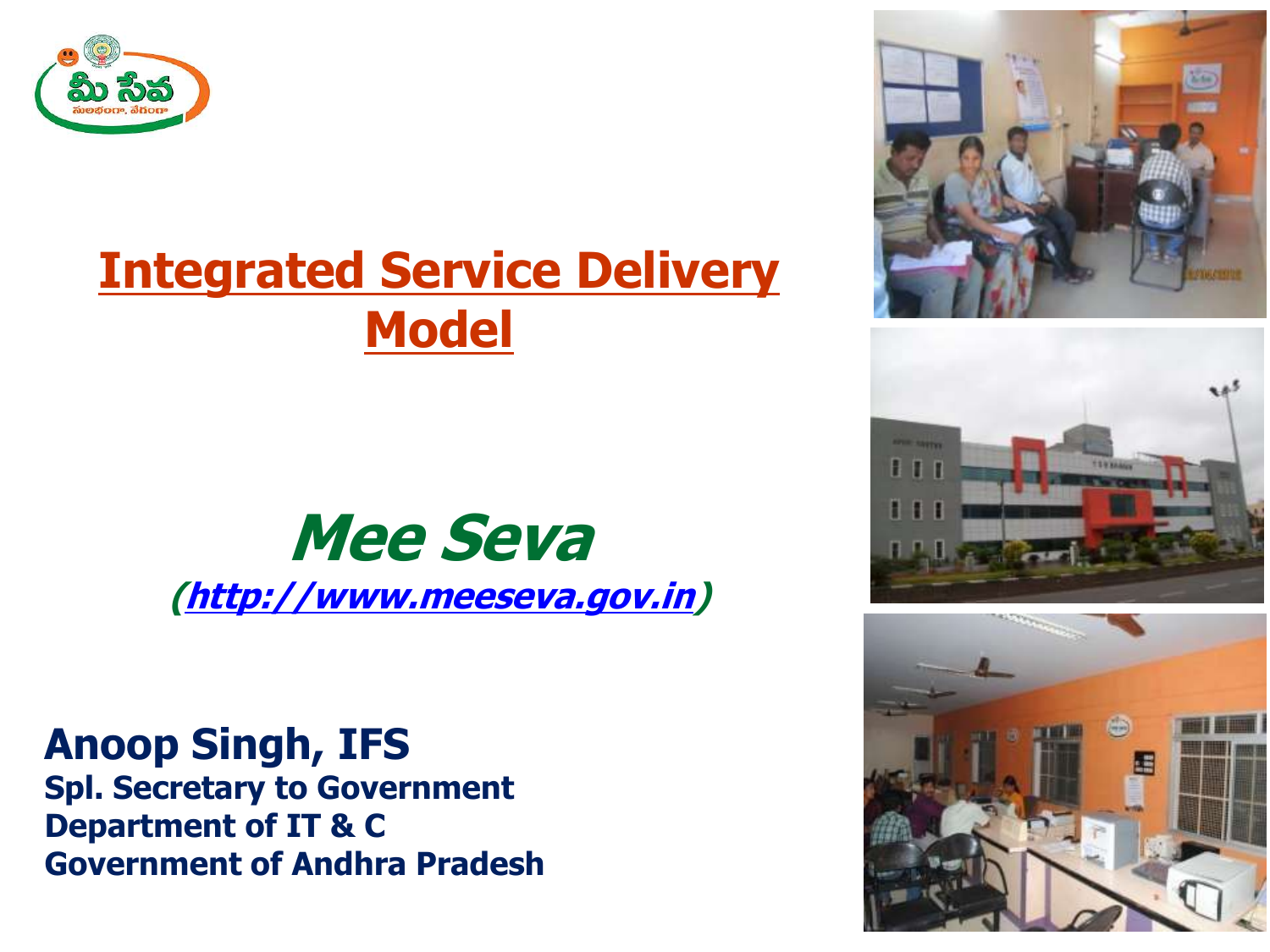### **Outline of Presentation**

- **Need for Mee Seva**
- **Salient features**
- **Service Delivery Flow**
- **Solution Architecture**
- **Progress of Mee Seva**
- **Expansion Plans**
- **Requirements for Replication by other States**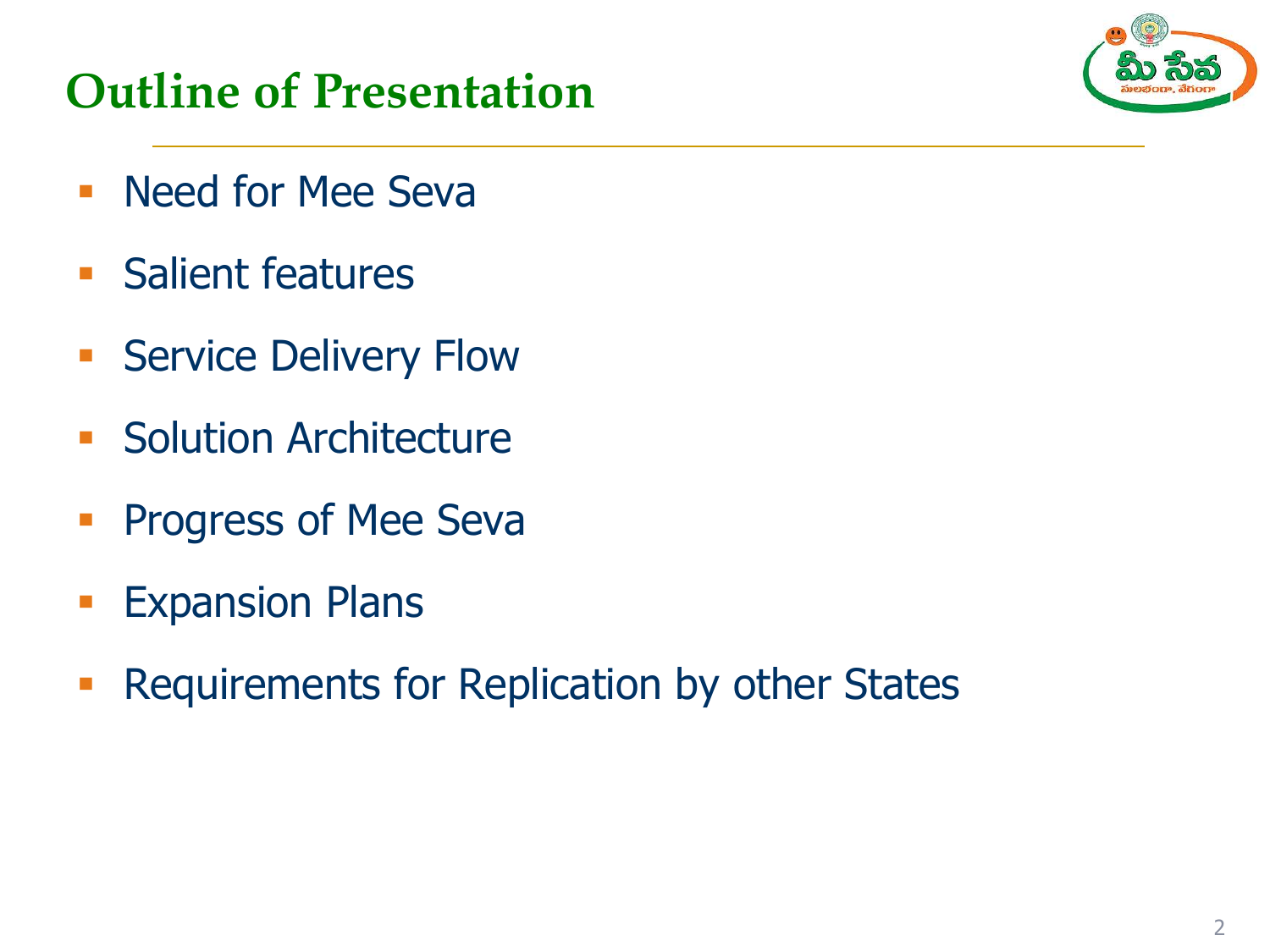

As-is process –

- Citizen approaches Government offices for delivery of services
- Government records lying in paper form need physical verification
- **Multiple visits may be required**
- **Lack of transparency and monitoring.**
- **May lead to undesirable practices, touts, agents etc.**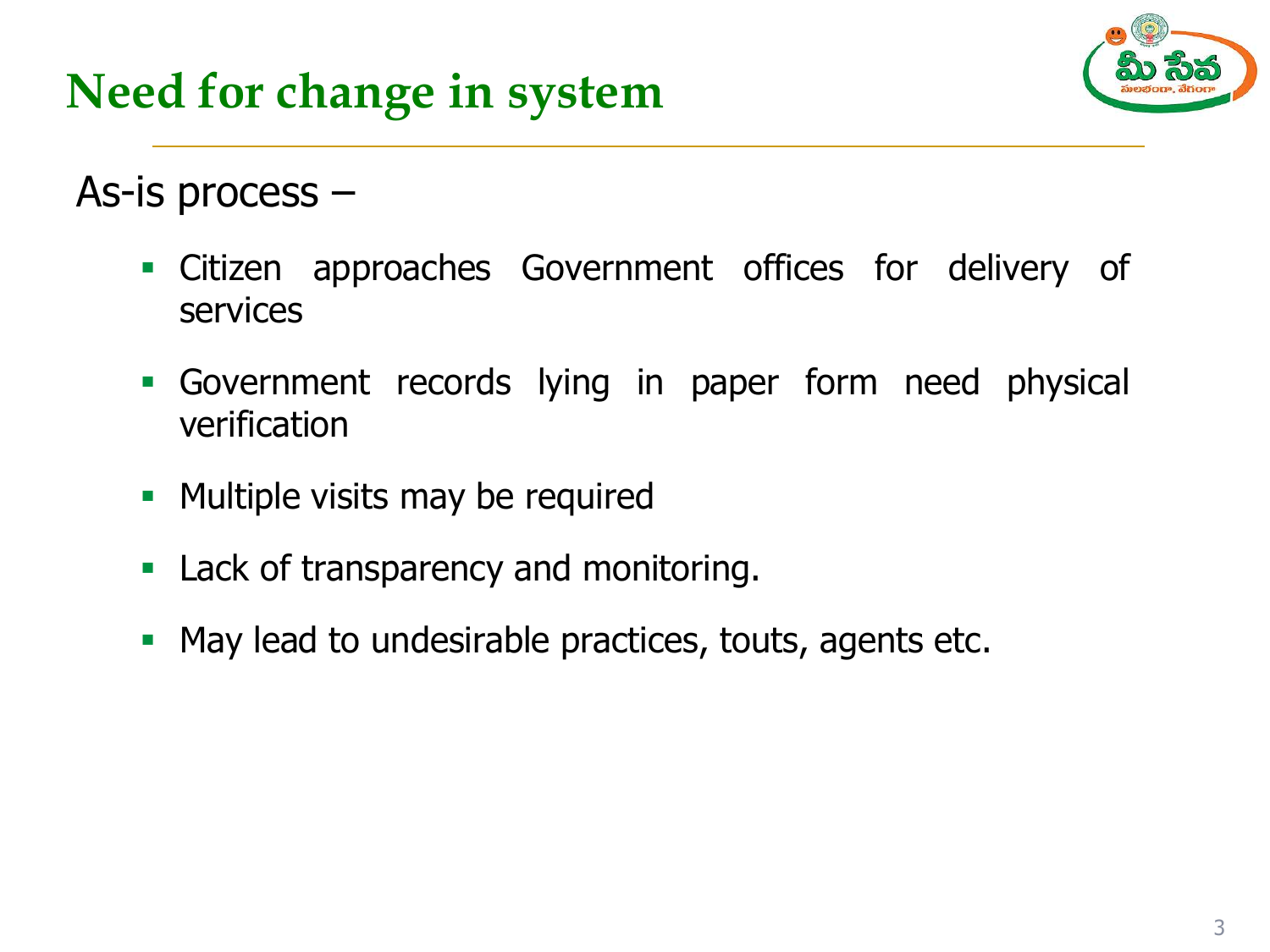

### **Process change Options available**

- 1. Continue existing system with necessary checks and measures
- 2. Improving system with partial use of  $IT -$  Collect at kiosk, send electronically to authorized official, who in turn sends by post.
- 3. State of the Art system digitally signed records, delivery through kiosk, online monitoring, online verification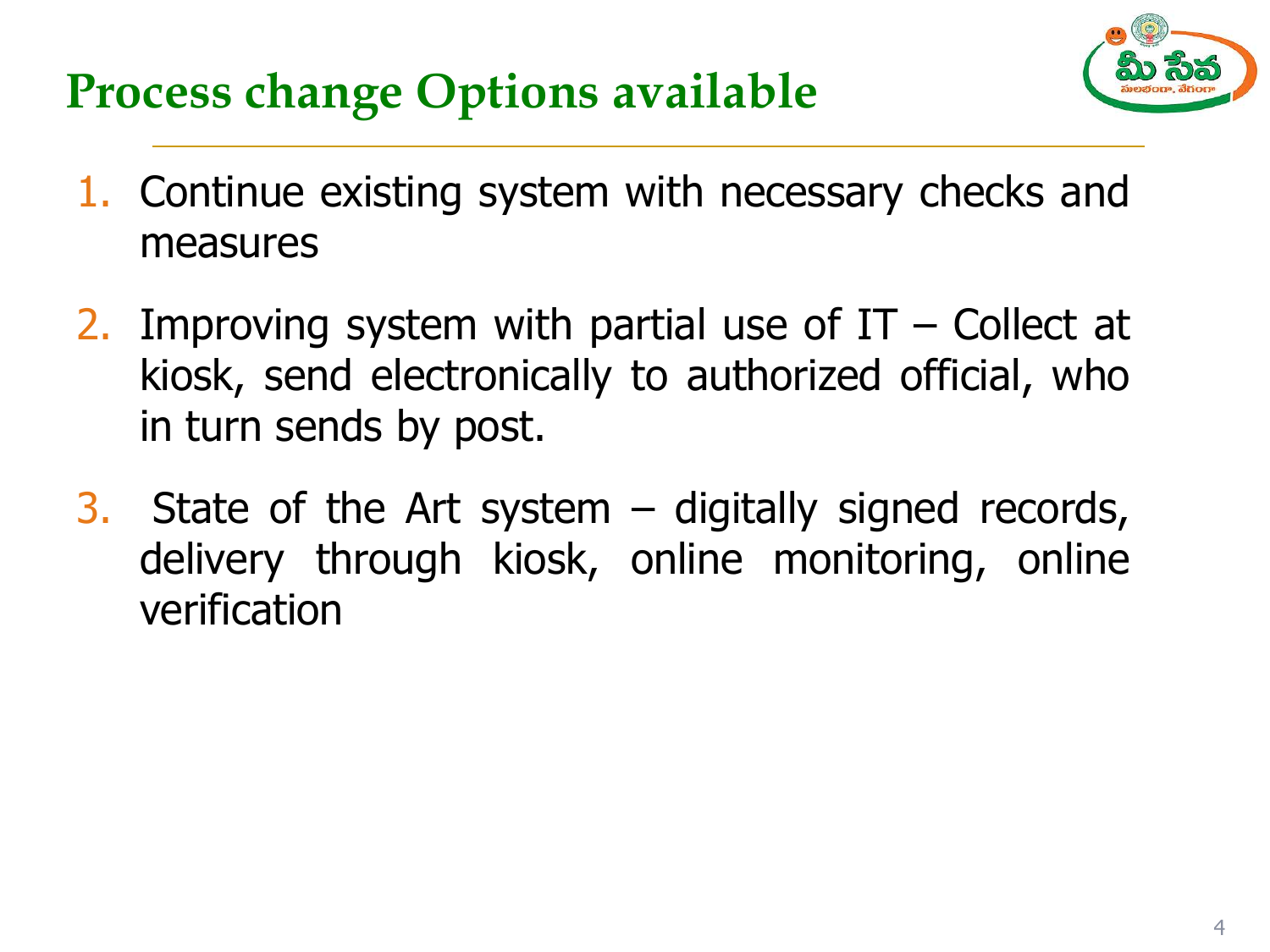Integrated Service Delivery Model – Mee Seva

What is Mee Seva?

- Mee Seva, literally means, 'At your service'
- A single-entry portal for the entire range of services.
- Seamless & Paperless to the extent possible.
- Central pooling of all records, digitally signing, storing them in the database and rendering them using a webservice.
- All the documents rendered are electronically verifiable.
- Privacy and security of the system.
- Multiple delivery channels CSCs
- **Bursting the myth & tyranny of ink signatures…..**
- **Creating a 'wave'……….**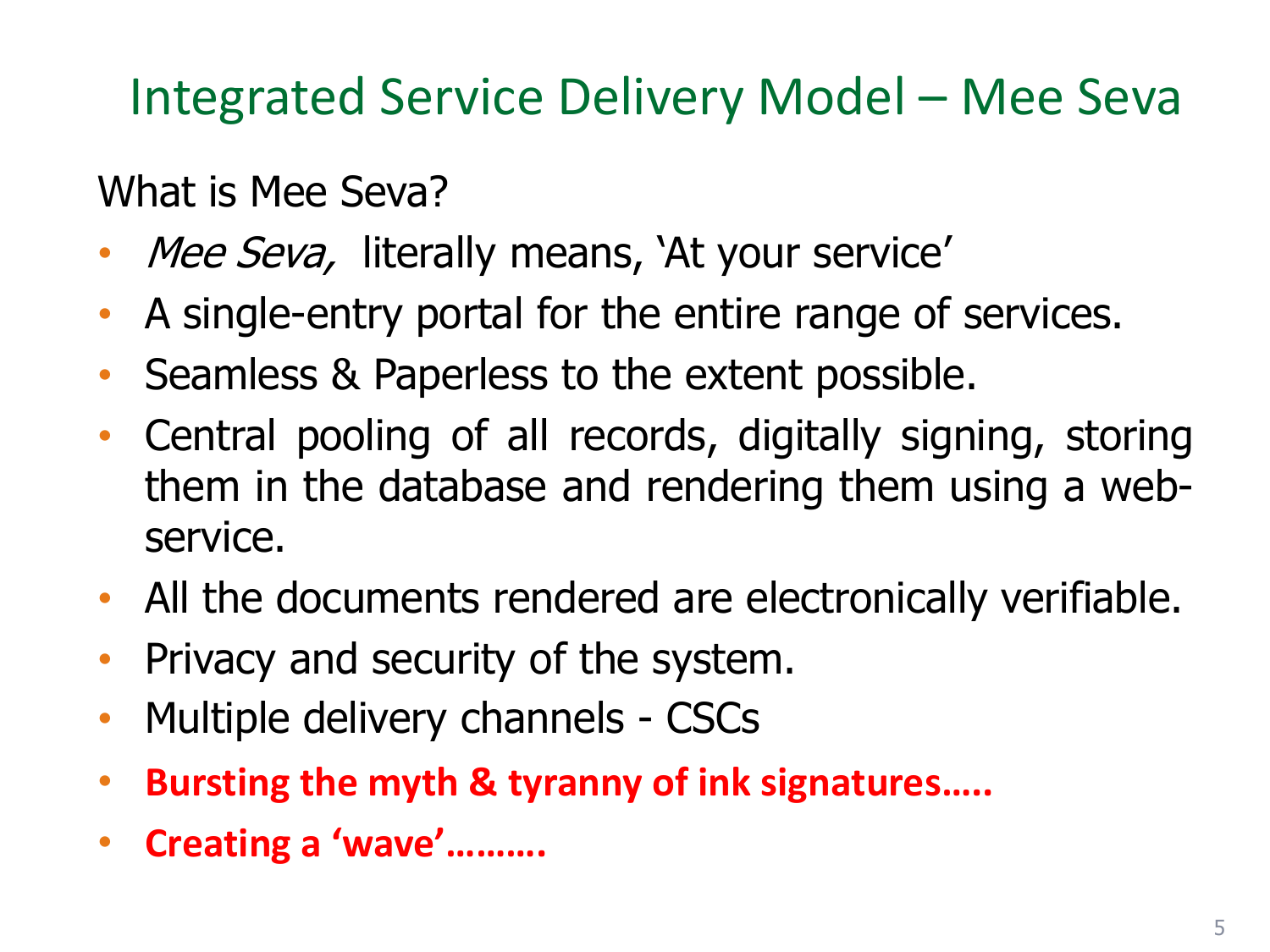### **Salient features of Mee Seva**



- **AP IT (Electronic Service delivery Rules), 2011**
- **Categorization of G2C services**
- Web Based Land Records Management System
- **-** Digitally signed certificates
- **Secured Stationery**
- **Seamless transfer of transaction charges**
- Real time Monitoring of transactions
- **SMS** alerts to citizen
- **SECR Certificate Verification**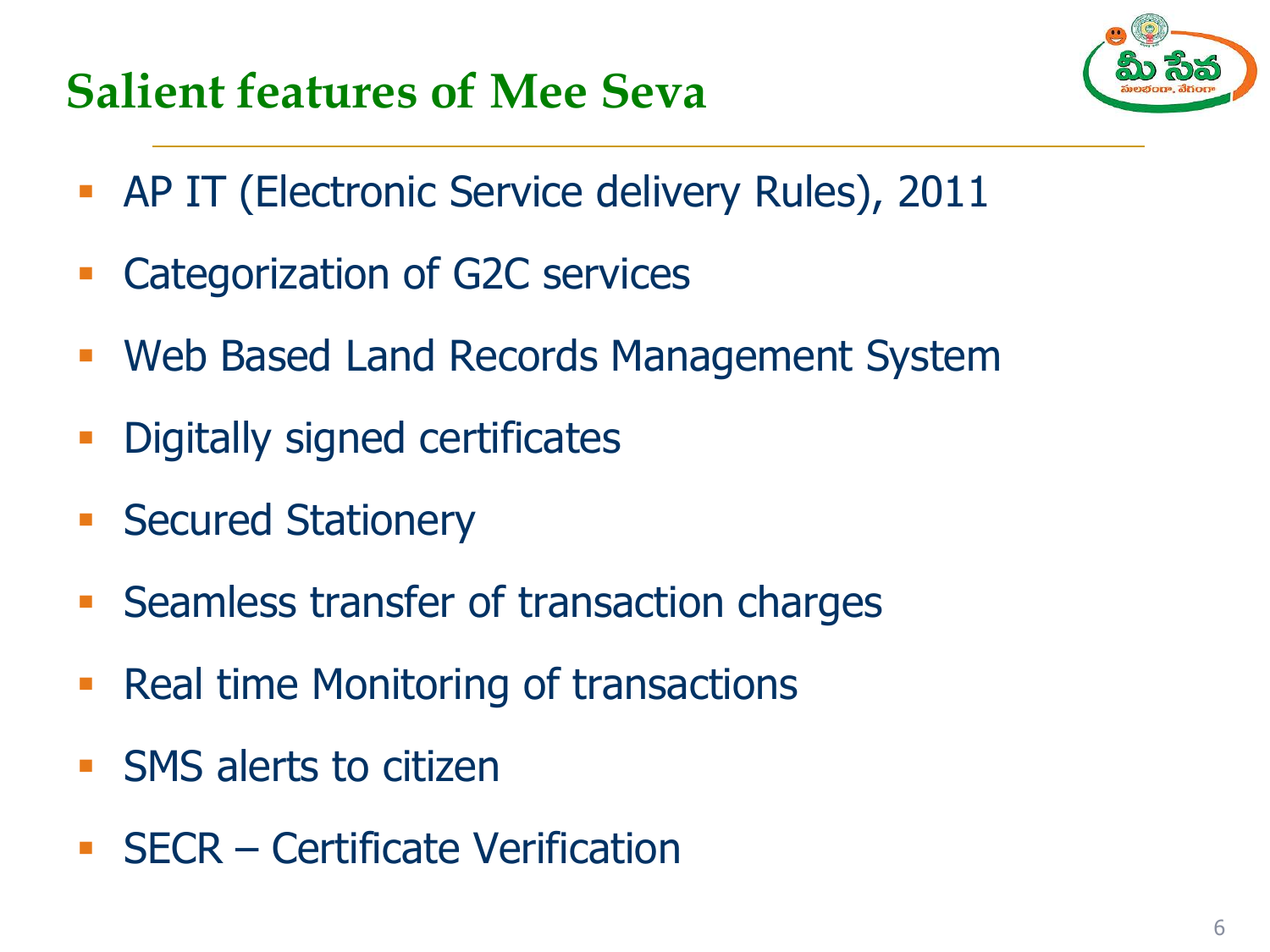### **Salient features Continued**



- **Mee Seva Payment Gateway**
- **Discussion forums, Suggestion Forums, PMU -Help** desk
- **1100 call center Tool free**
- **MRTS Mee Seva Request Tracking System**
- **2300 officers and 2000 Kiosks are using Digital Signatures**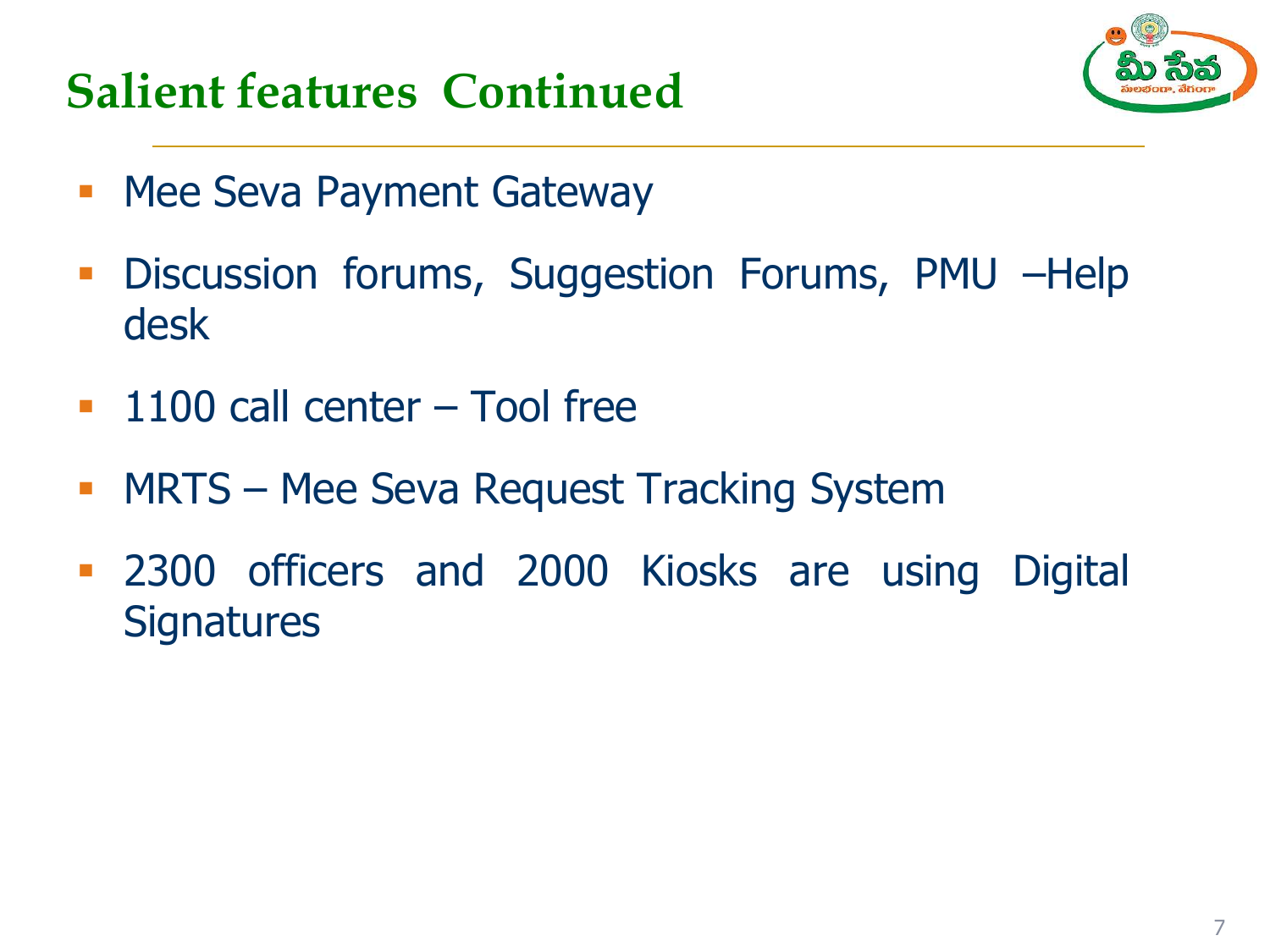# **AP IT (Electronic Service Delivery Rules), 2011**

- The Certificates/Documents digitally signed by the authorized signatories
	- in consonance with the Information Technology (Amendment) Act, 2008 and Andhra Pradesh Information Technology (Electronic Service Delivery Rules) 2011.
	- Printed on secured stationary
- Service Categorization
	- **Category A** : Across the counter
	- **Category B** : Requiring back end operations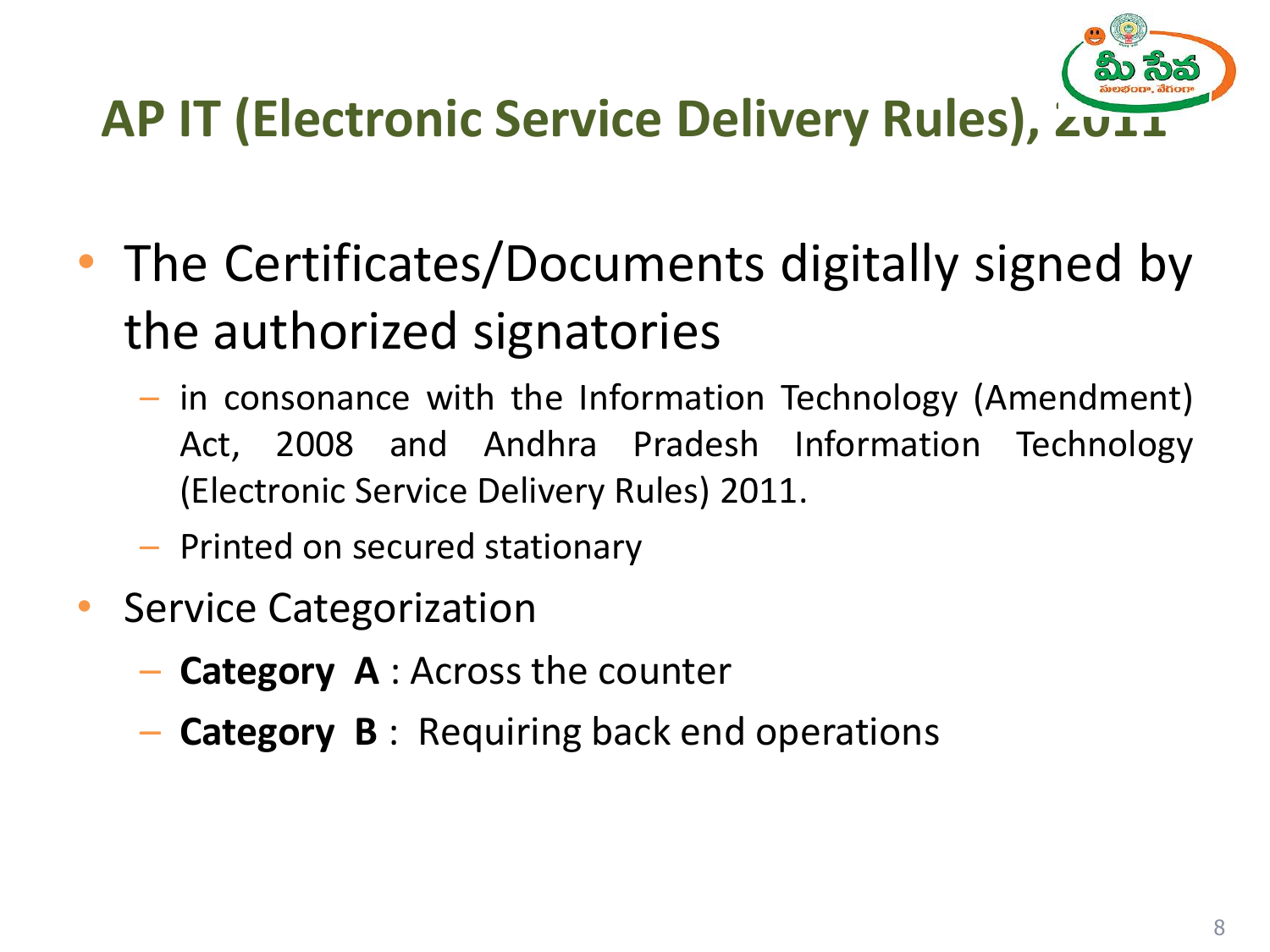## Categorization of Services



#### **Category A**

These are the services that can be given across the counter from the e-Seva or the Kiosk operator. Ex. Adangal, CC

- Essential prerequisites
	- Availability of Digital Database
	- **EXECTE Cleanliness of the Database**
	- **Dynamism of the Database**

No Supporting Documents required to be given at the Kiosk.

#### **Category B**

No electronic database available/Not signed.

- Paper records may be available
	- Need to scan, archive and digitally sign. Require a field inspection/ discreet or detailed enquiry to confirm and corroborate the available information.
- •B1 Can be moved to Cat –A from second and subsequest requests

•B2- Can't be moved as field verification and back end process is required every time. – Ex. Mutation requestst.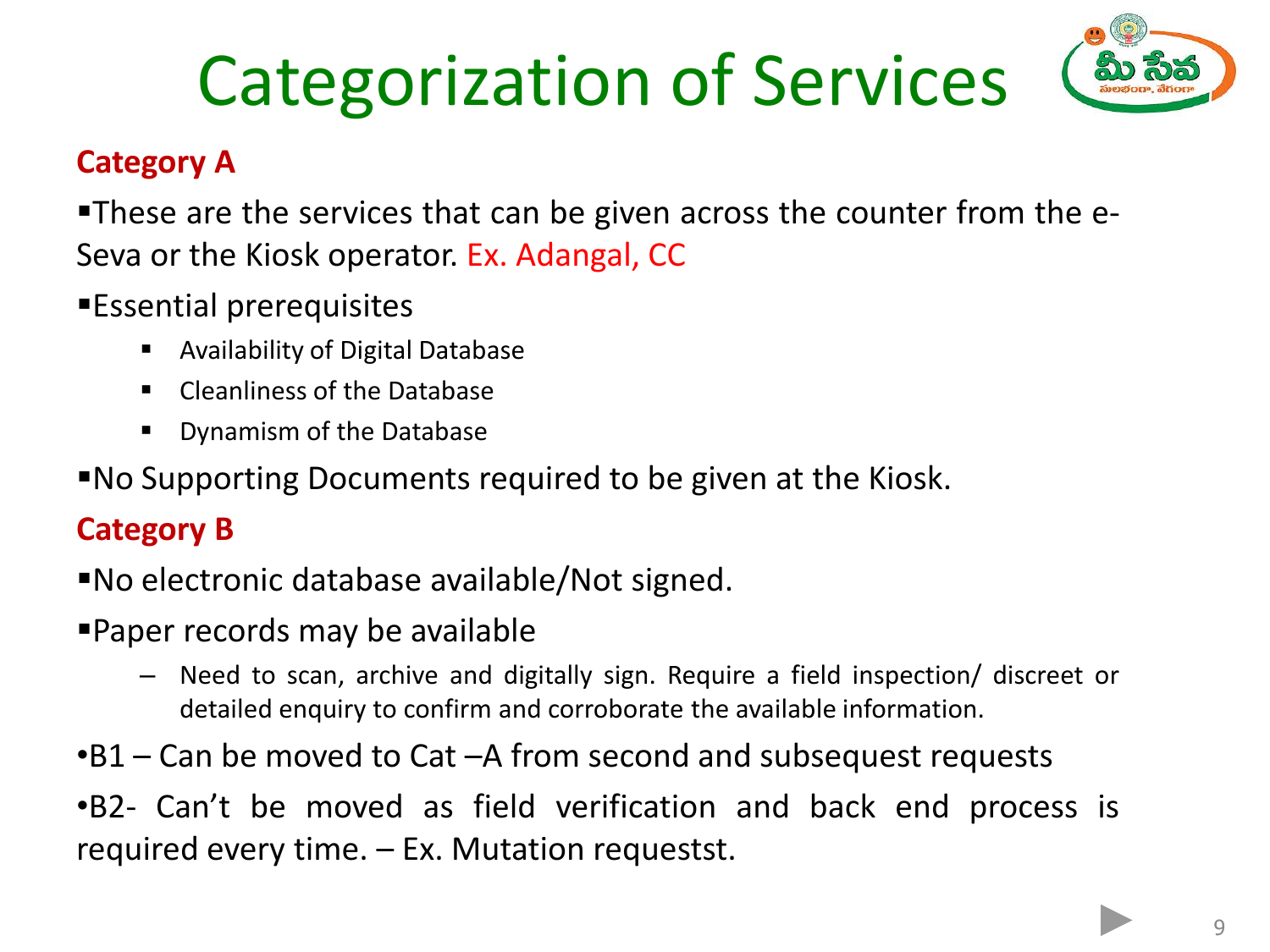## **Mee Seva Service Delivery**



సైన్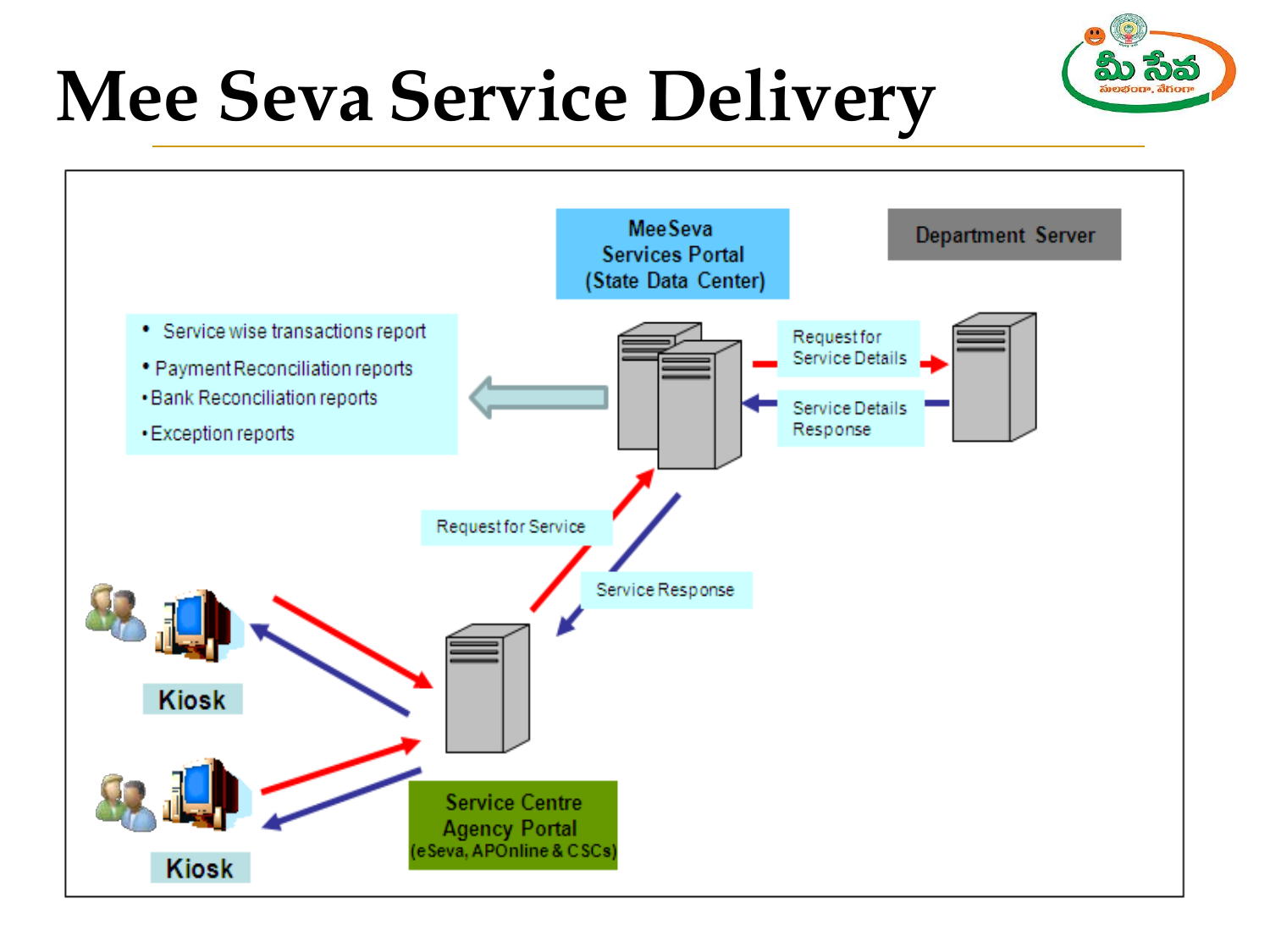### **Solution Architecture**



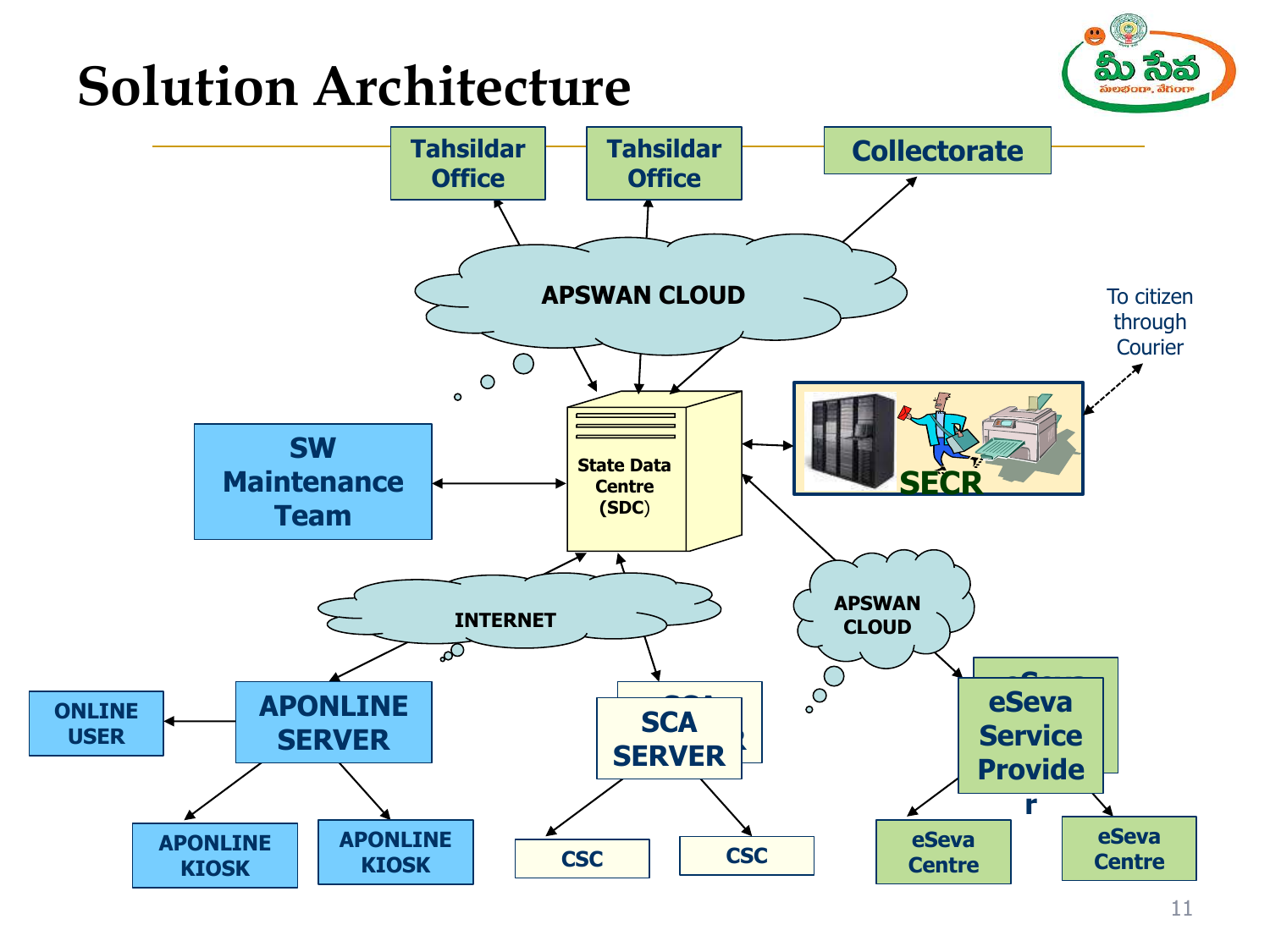### **Mee Seva at the heart of the NeGPs**

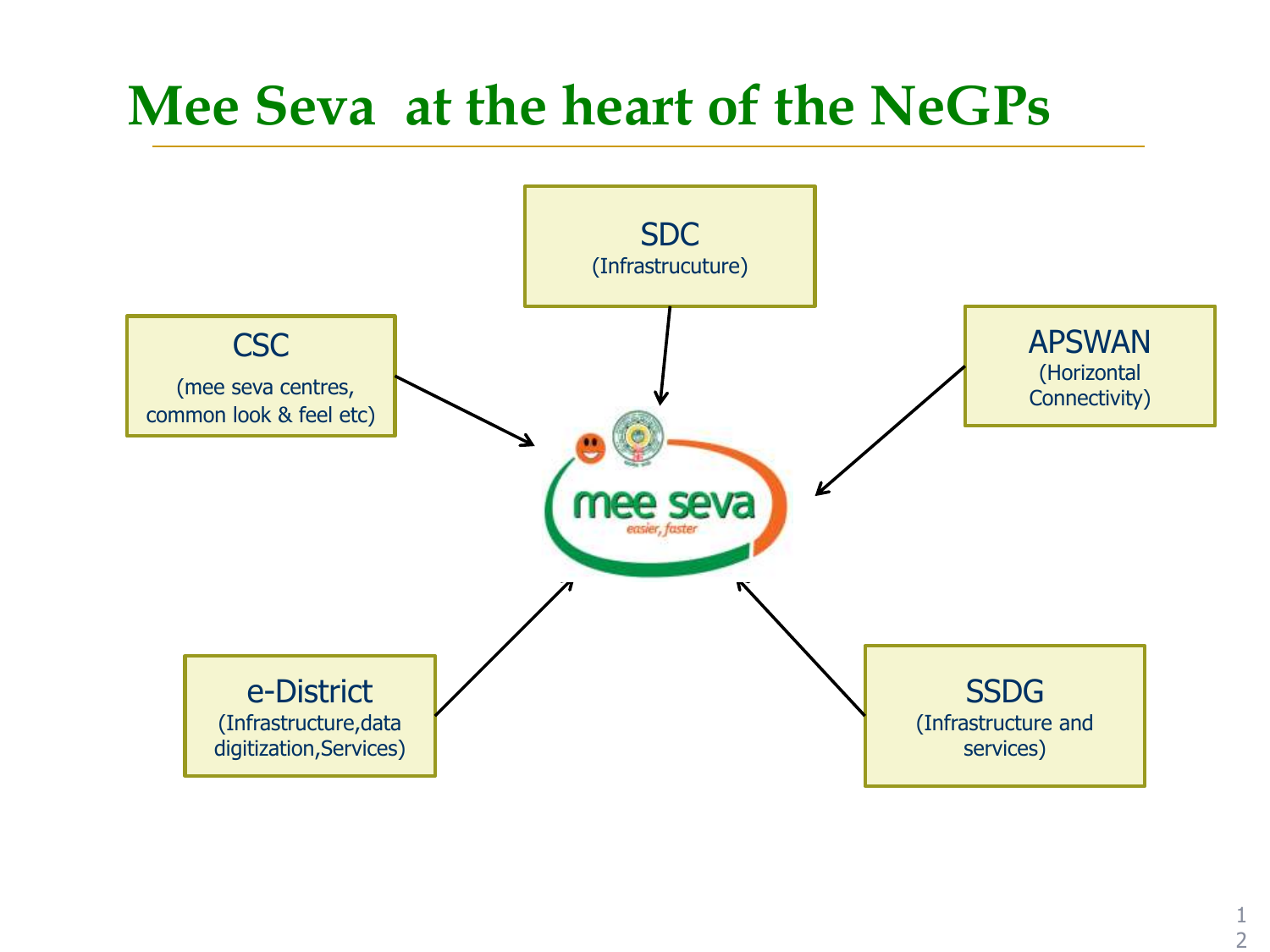### **Services rendered**



| <b>Department</b>                 |               | <b>No. of services rendered</b> |                |  |
|-----------------------------------|---------------|---------------------------------|----------------|--|
|                                   | Cat. A        | Cat. B                          |                |  |
| Revenue<br><b>Department</b>      | 8             | 25                              | 33             |  |
| Registration<br><b>Department</b> |               |                                 |                |  |
| <b>GHMC Services</b>              |               | 5                               |                |  |
| <b>SSLR</b>                       | $\mathcal{P}$ |                                 | $\overline{3}$ |  |
| <b>Total</b>                      | 13            | 32                              |                |  |

<span id="page-12-0"></span>\* 48 additional services are proposed under SSDG Project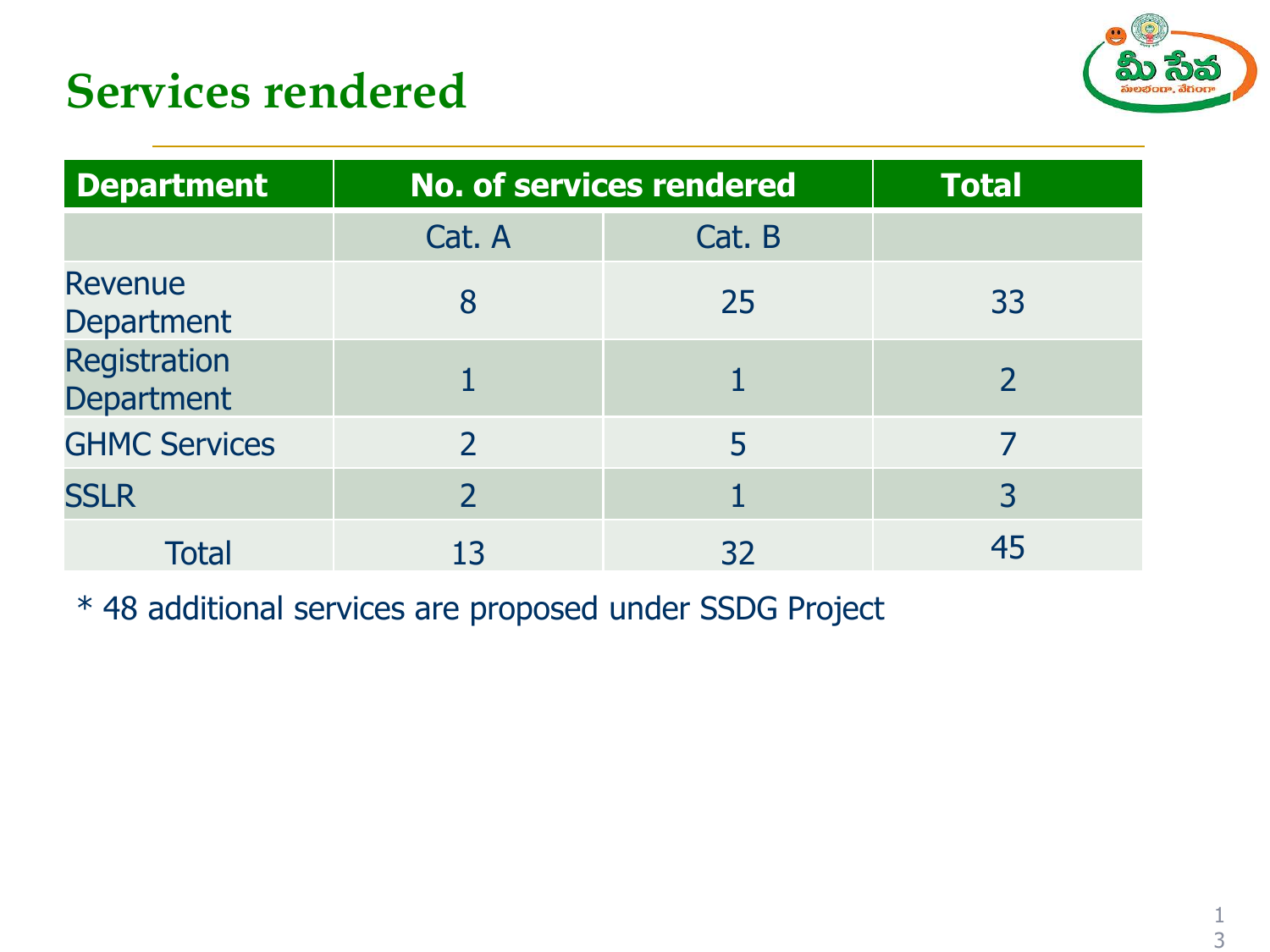### **Sustainability - Sharing pattern of User charges**



Charges in Rs.

| SI.<br>No.     |   | <b>Categor Type of Service</b>                                                                                  | Kiosks+ Statio<br><b>SCA</b> | nery           | Infra          | <b>Depart</b><br>ment | <b>Total user</b><br>charges with<br><b>Service Tax</b> | <b>Remarks</b>                                                                                        |
|----------------|---|-----------------------------------------------------------------------------------------------------------------|------------------------------|----------------|----------------|-----------------------|---------------------------------------------------------|-------------------------------------------------------------------------------------------------------|
| $\mathbf{1}$   | A | Certified copies<br>delivered at $13.75$ 1.25<br><b>kiosk</b>                                                   |                              |                | 3              | 7                     | 25                                                      |                                                                                                       |
| $\overline{2}$ | B | <b>Application</b><br>data entry<br>+ Scanning<br>the Docs $+$<br>Certificate<br>delivery<br>manual $/$<br>post | 21.75                        | $1.25 \quad 5$ | $\overline{7}$ |                       | 35                                                      | For Printing of<br>more than 1<br>page / copy an<br>amount of Rs.<br>2/- per page will<br>be charged. |

Note: Additional charge shall be charged for delivery of certified copies to the citizen at door step through India Post.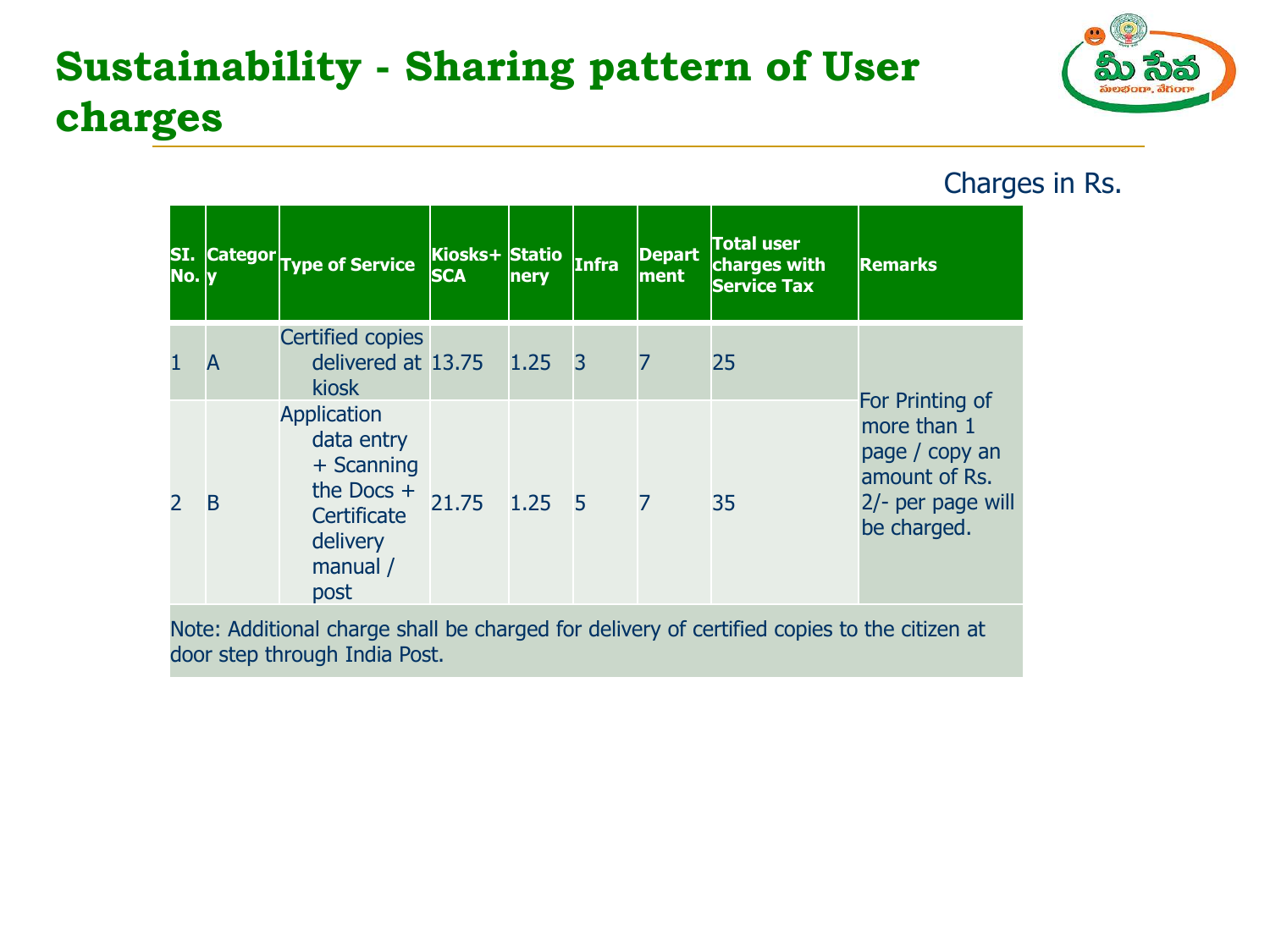

### **Comparison of Mee Seva with the old process**

| <b>SN</b>      | Parameter                                                                                           | <b>As-is manual process</b>                                                                                                       | <b>Mee Seva process</b>                             |
|----------------|-----------------------------------------------------------------------------------------------------|-----------------------------------------------------------------------------------------------------------------------------------|-----------------------------------------------------|
| 1.             | Citizen satisfaction level on Poor<br>service                                                       |                                                                                                                                   | <b>Very Good</b>                                    |
| 2              | Time taken for delivery of 3-15 days<br>services categorized for<br>instant service                 |                                                                                                                                   | 15 minutes across the counter                       |
|                | Time taken for delivery of $10 - 60$ days<br>involving<br><b>services</b><br>Departmental work-flow |                                                                                                                                   | As per the proposed<br>citizen<br>charter timelines |
| 3              | Service availability                                                                                | Only at the issuing authority office 6000+ Mee Seva Counters                                                                      |                                                     |
| $\overline{4}$ | spent in availing service.                                                                          | Citizen time and money Adangal - Rs.300 to Rs.1000 Rs.20/- within 15 minutes<br>(including multiple<br>visits,<br>brokerage etc.) |                                                     |
|                |                                                                                                     | Certified copy of Registration $-$ Rs.20/- within 15 minutes<br>Rs. 500 to Rs. 1000                                               |                                                     |
|                |                                                                                                     | RoR 1B - Rs. 500 to Rs. 1000                                                                                                      | Rs.20/- within 15 minutes                           |
|                |                                                                                                     | Birth certificate Rs. Rs. 500 to Rs.20/- within 15 minutes<br><b>Rs.1000</b>                                                      |                                                     |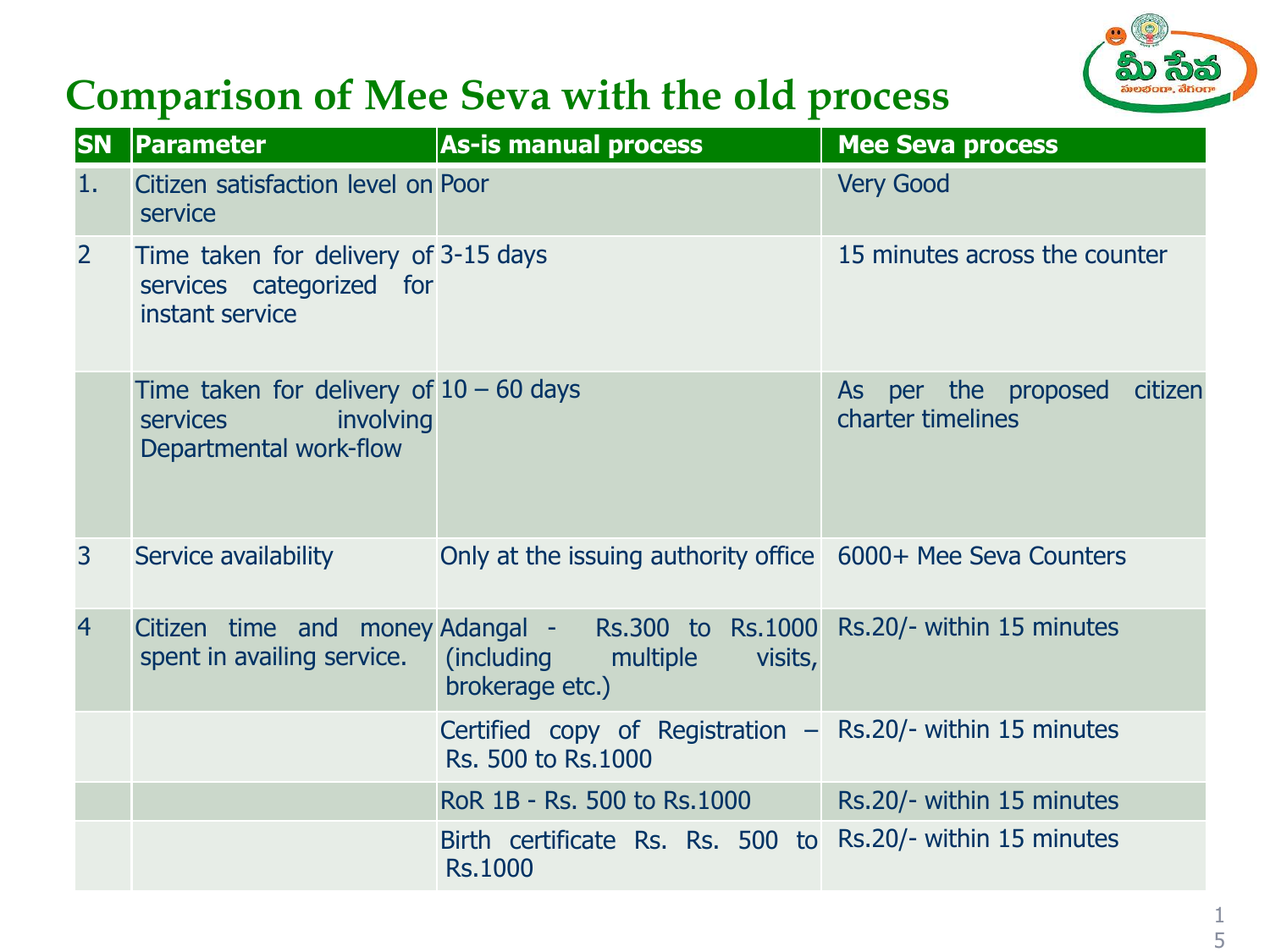

### **Comparison of Mee Seva with the old process**

| <b>SN</b>      | <b>Parameter</b>                                                                                         | <b>As-is manual process</b>                                                                                                                                                                                                                                                              | <b>Mee Seva process</b>                                                                                                      |
|----------------|----------------------------------------------------------------------------------------------------------|------------------------------------------------------------------------------------------------------------------------------------------------------------------------------------------------------------------------------------------------------------------------------------------|------------------------------------------------------------------------------------------------------------------------------|
| $5\phantom{1}$ | Processing time of 3 to 15 days<br>issuing authority<br>services categorized for<br>instant service      |                                                                                                                                                                                                                                                                                          | <b>NIL</b>                                                                                                                   |
|                | Processing time of 10 to 60 days<br>issuing authority<br>involving<br>services<br>Departmental work-flow |                                                                                                                                                                                                                                                                                          | A per citizen charter (3 to 45<br>depending on<br>days<br>the<br>departmental verification<br>and<br>approval process)       |
| 6              | Transparency in Nil or negligible<br>information                                                         |                                                                                                                                                                                                                                                                                          | Citizens can verify the status of<br>their data application/request on<br>Mee Seva portal and at service<br>delivery center. |
| $\overline{7}$ | pollution                                                                                                | Contribution to reduction As the citizen was travelling to As travel to different offices is<br>of traffic congestion and different offices for different avoided-contributes to reduction<br>services, he/she contributes for in traffic congestion<br>traffic congestion and pollution | and<br>pollution, and saving in man-<br>hours.                                                                               |
| 8              | Procedure<br>in.<br>service                                                                              | availing Highly<br>insulated,<br>higher<br>documentation and some time<br>needs advise of third party                                                                                                                                                                                    | Simple: Very minimum info is<br>required from citizen to avail<br>service                                                    |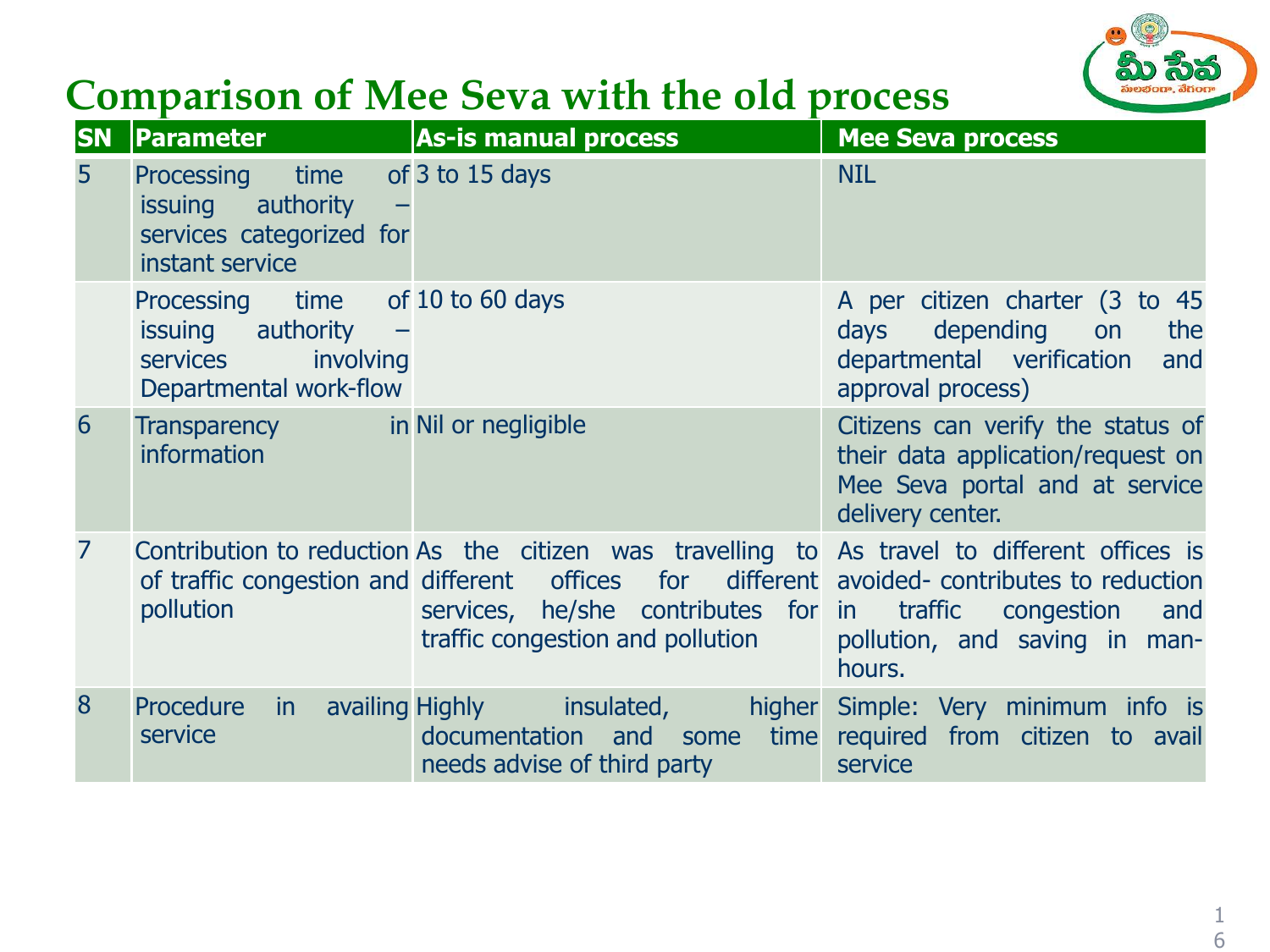### **Home Page of Mee Seva**

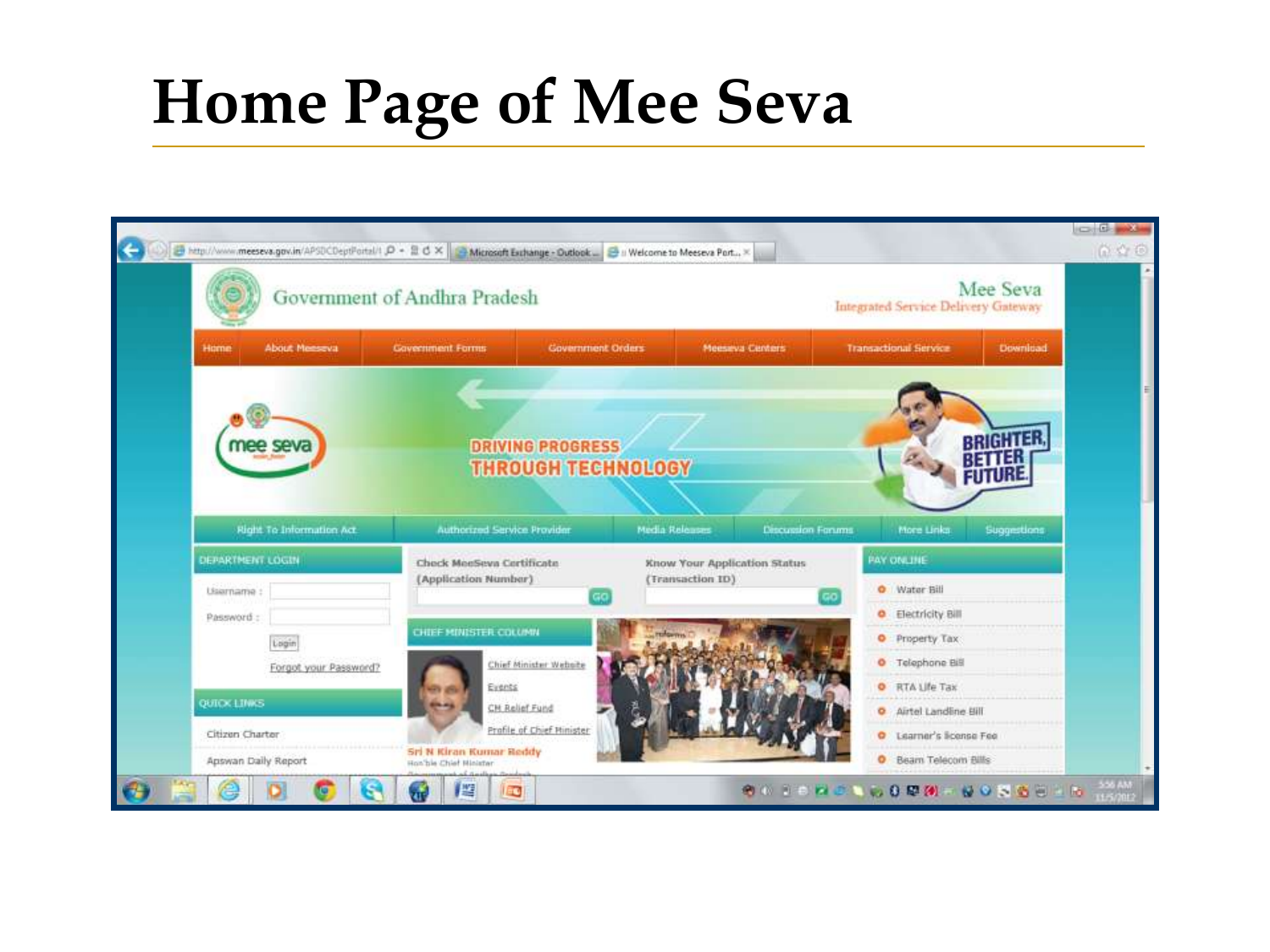

#### **Public Verification of certificates on Mee Seva**

ఆంధ్ర ప్రదేశ్ ప్రభుత్వము, రెవెన్యూశాఖ, భూమి రికార్డుల కంప్యూటరీకరణ

పట్టాదారుని అడంగలు / పహాణి కాపీ



Date: 08/06/2012

పట్టాదారు

జిల్లా : సమ్మం

 $0.25$ 

గ్రామము : ముఞగూడెం

 $\,1$ 

పీరారెడ్డి

మండలము : కామ్మం రూరల్ విస్తిర్ణము యూనిట్సు : ఎ.గుం./ఎ.సెం. భూమి అనుభవ పా.ప.రాని/ భూమి .<br>ಆಯ<mark>ಕ</mark>ಟ್ಟು విస్తీర్ణము |వరుస| సర్వే మొత్తం వివరణ పట్టాదారు పేరు అనుభవదారు పేరు సా.ప.వచ్చు స్వభావము .<br>బాతా నంబరు ∣<sub>నంబరు</sub>∣విస్తీర్ణము విస్తీర్ణము (తండ్రి/భర్త పేరు) తండ్రి/భర్త పేరు) నం.  $1$  as  $e$ / అనుభవ విస్తీర్ణము / శిస్తు దారము స్వభావము  $4/5$  $8/9$  $10$  $12$  $13$  $14/15$  $\bf{l}$  $\overline{\mathbf{z}}$  $\overline{\mathbf{3}}$  $6/7$  $\mathbf{u}$ మేడిద విజయరామిరెడ్డి మేడిద విజయరామిరెడ్డి మాగాణి  $0.27$ పట్టా  $0.02$  $61$ ಆ 0.27

349

 $0.00$ 

చెరువు

17.68

Certified By

పీరారెడ్డి

Name: L Kishore Kumar Designation: TAHSILDAR Mandal:ఖమ్మం రూరల్

Verified by LAKKINENI KISHORE KUMAR

Note: This is a Digitally Signed Certificate, does not require physical signature. And this certificate can be verified at http://www.meeseva.gov.in/ by furnishing the application number mentioned in the certificate.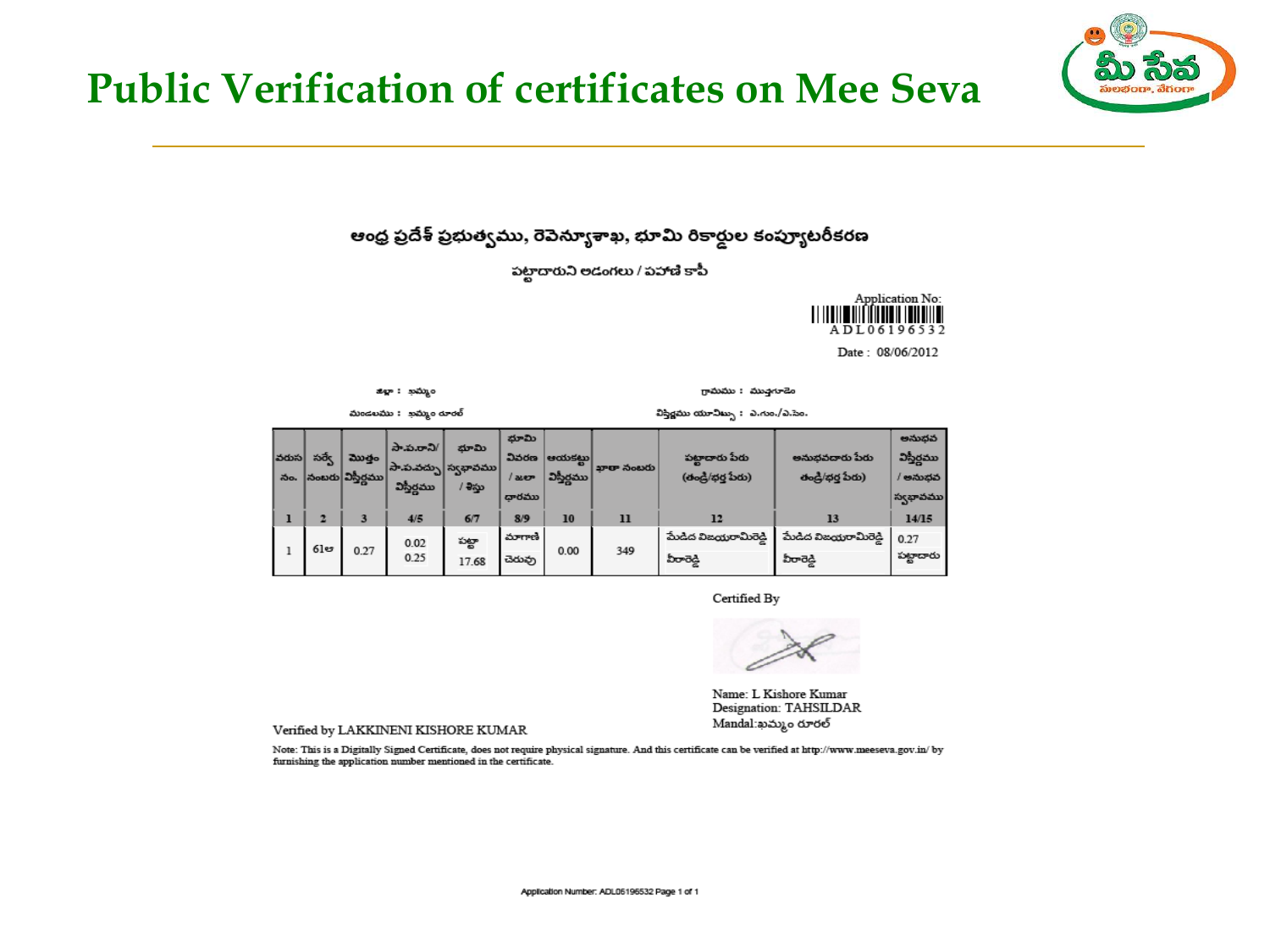### **Progress of Mee Seva**



- **► Crossed 6 Million transactions on 01<sup>th</sup> October 2012**
- $\triangleright$  Total Transactions **62,61,045** (as on  $4<sup>TH</sup>$  Nov 2012)
- $\triangleright$  Category A  $-$  **21,38,648** (34%)
- $\triangleright$  Category B **41,22,397**(66%)
	- Approved Transactions **36,76,454** (89.18%)
	- Pending within SLA **1,78,568** (4.33 %)
	-
	-
- 
- Pending beyond SLA **28,656** (0.69%)
- **Rejected requests 2,38,719** (5.79%)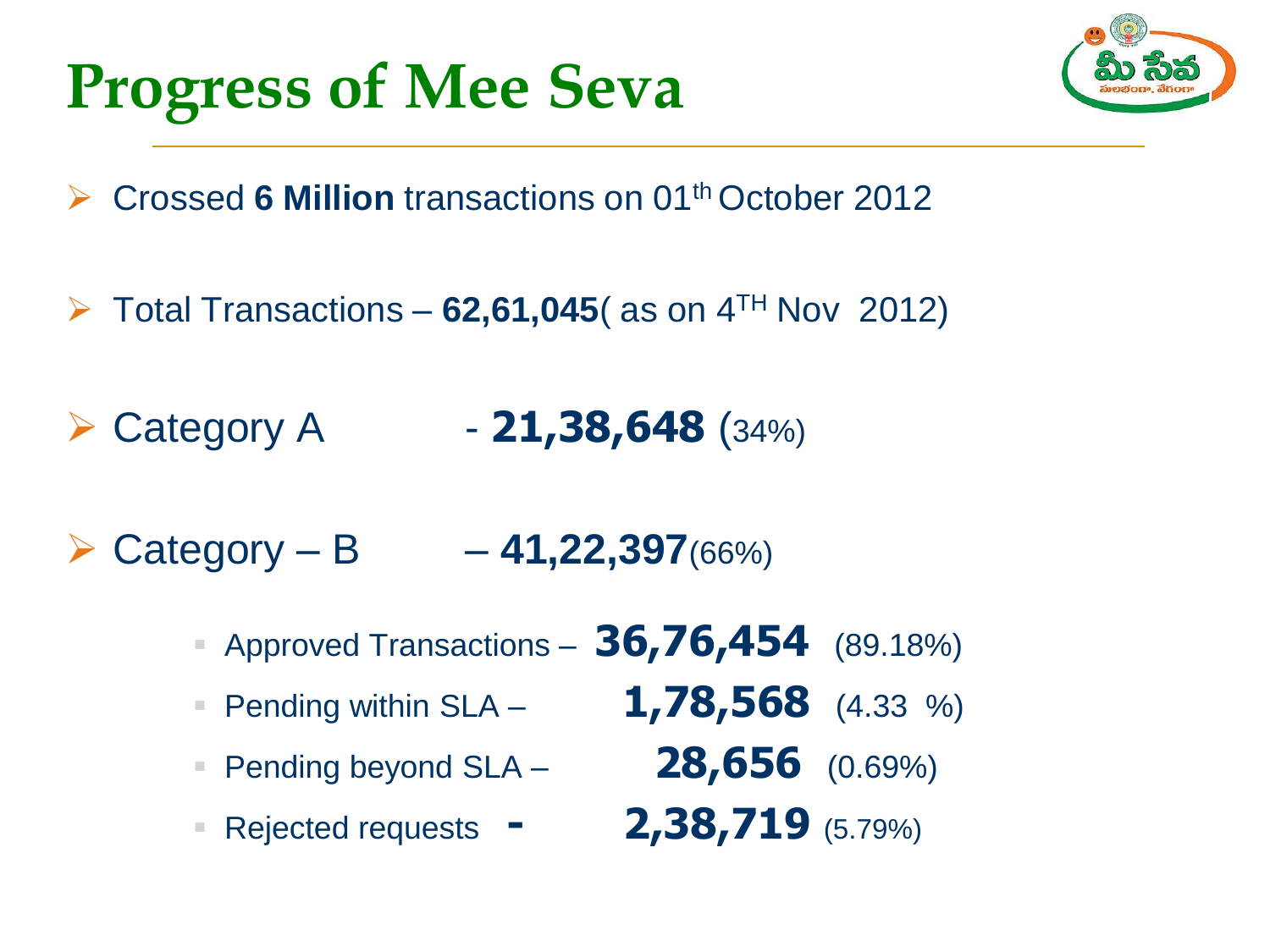### **Progress of Mee Seva**



- $\triangleright$  Presently No. of services 45
- $\triangleright$  Present Transactions per day  $-60,000$
- $\triangleright$  Projected no. of Services 100 (by 31 December 2012)
- $\triangleright$  Projected No. of Transactions 1 Lakh per day / 3 Cr. Per annum
- Projected savings to citizen **Rs. 3000 Crore** Per annum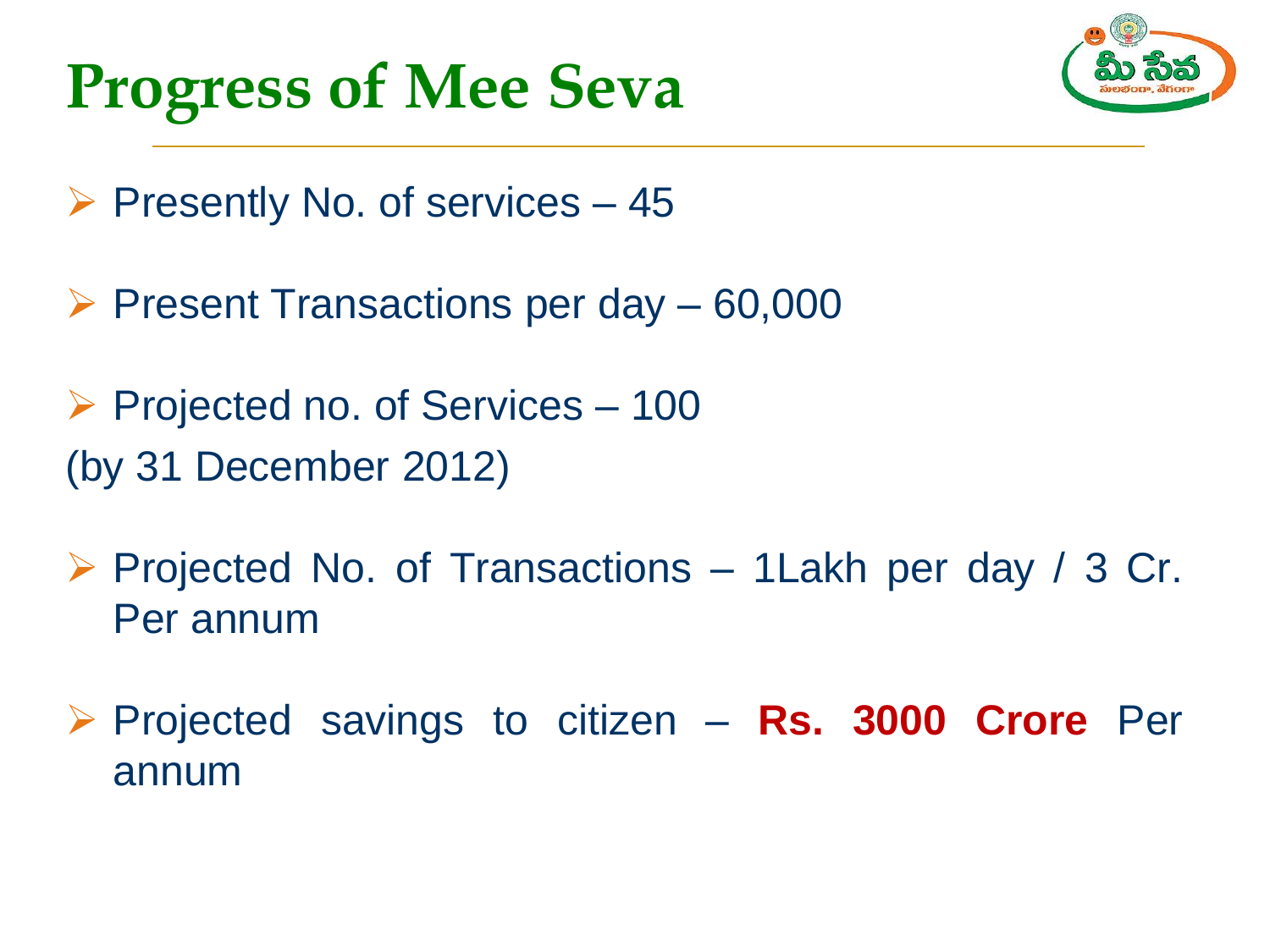#### **Average Daily Transactions.**



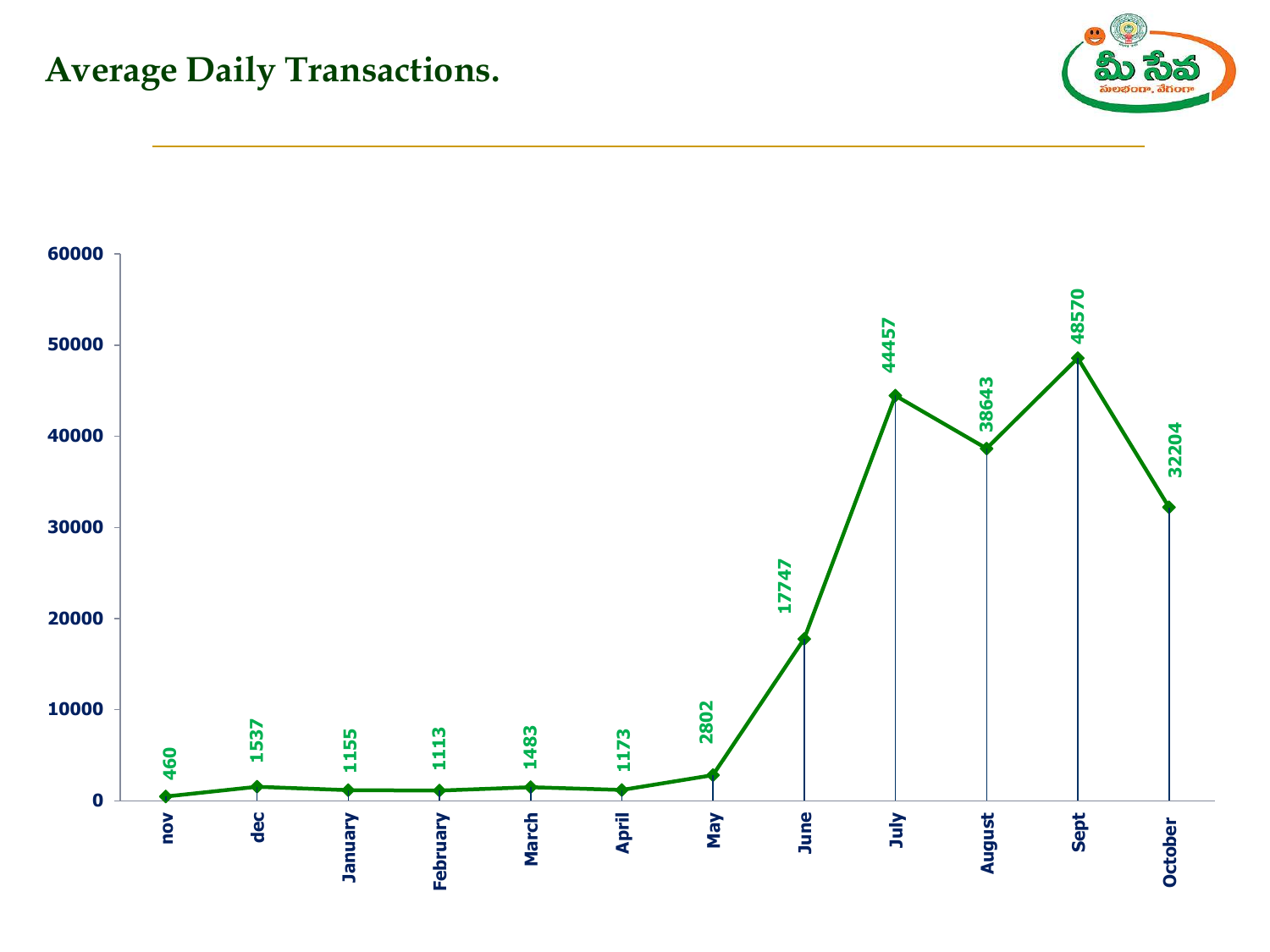



| SI.<br>NO.     | <b>Department</b>   | <b>Total</b><br><b>Transactions</b> | <b>Pending</b><br>within SLA | <b>Pending</b><br><b>beyond SLA</b> |
|----------------|---------------------|-------------------------------------|------------------------------|-------------------------------------|
|                | <b>Revenue</b>      | 59,14,719                           | 1,71,871                     | 15,320                              |
| $\overline{2}$ | <b>Registration</b> | 2,54,394                            | 630                          | 10,803                              |
| 3              | <b>GHMC</b>         | 48,092                              | 373                          | 166                                 |
| 4              | <b>Others</b>       | 54,011                              | 5,813                        | 2,363                               |
|                | <b>Grand Total</b>  | 62,61,216                           | 1,78,687                     | 28,653                              |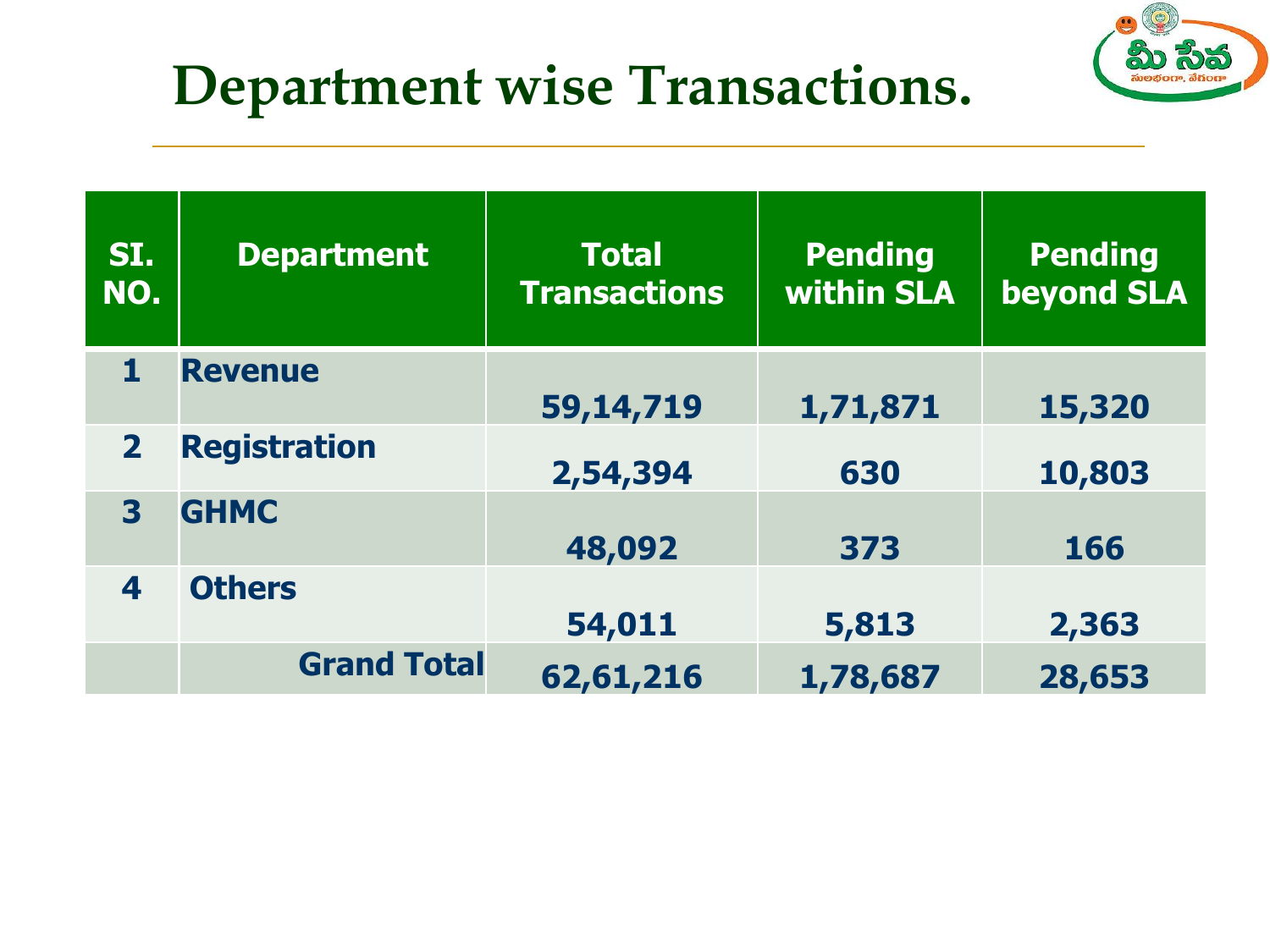

### **Service wise Transactions**

- Total Transactions  $-62,61,045$  (as on  $4<sup>TH</sup>$  Nov 2012)
- $\triangleright$  Adangal 30.39 %
- ▶ Income, Residence and Integrated Certificate –55.51 %
- ▶ Certified Copies of Registration Document -- 0.41 %
- $\triangleright$  Encumbrance Certificate 3.61 %
- $\triangleright$  Others -- 10.08 %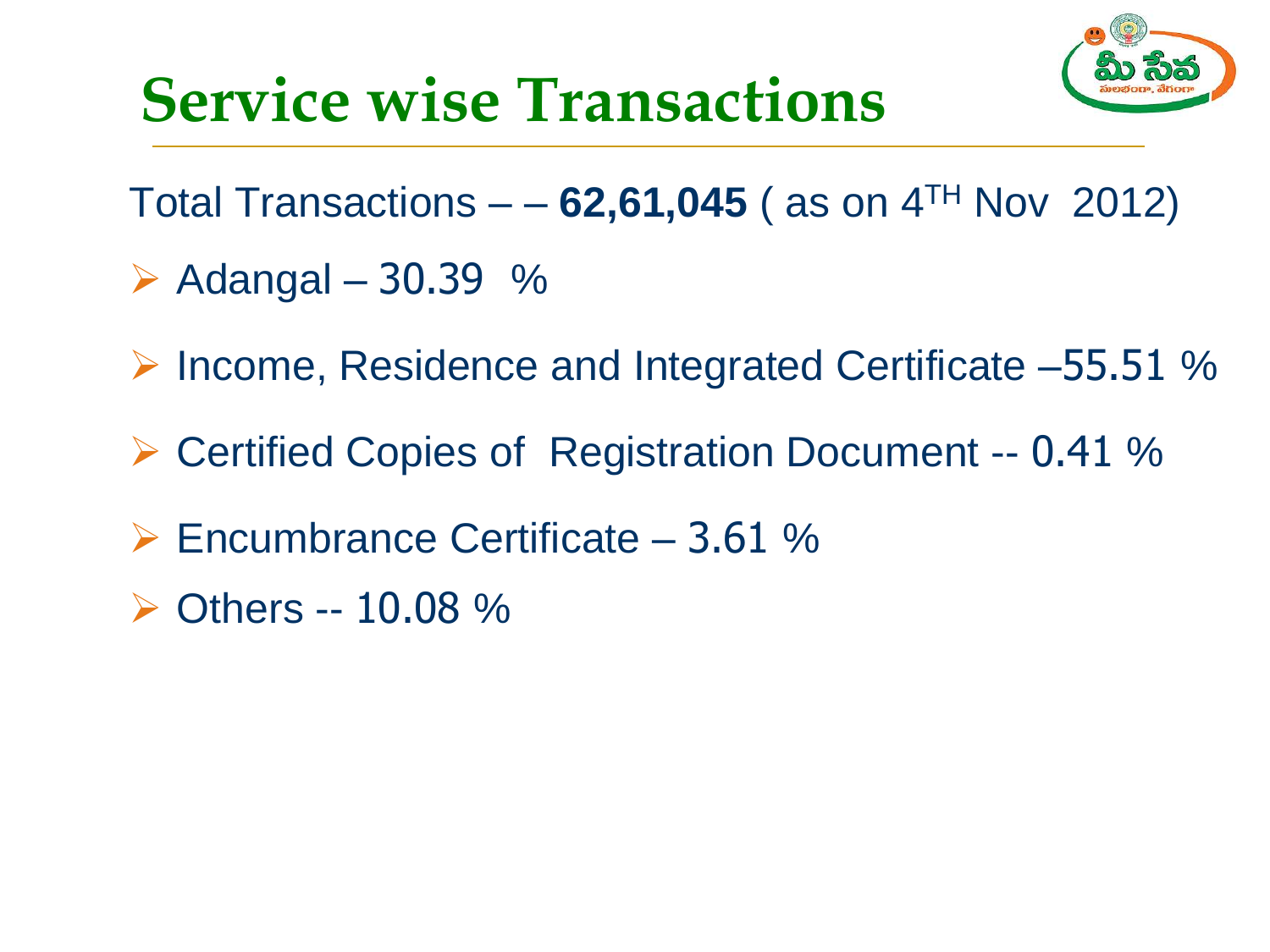### **District-wise no. of Mee Seva Counters – 28.10.2012**

| SI.<br>No.              | <b>District</b>      | eSeva<br><b>Counters</b> | <b>CSCs</b>  | <b>APOnline</b> | <b>Bhoomi</b><br><b>Counters</b> | <b>Total</b> |
|-------------------------|----------------------|--------------------------|--------------|-----------------|----------------------------------|--------------|
| $\mathbf{1}$            | <b>Hyderabad</b>     | 104                      | $\mathbf{1}$ | 189             |                                  | 294          |
| $\overline{2}$          | <b>East Godavari</b> | 46                       | 182          | 156             |                                  | 384          |
| $\overline{\mathbf{3}}$ | <b>Guntur</b>        | 23                       | 128          | 85              |                                  | 236          |
| 4                       | <b>Krishna</b>       | 48                       | 107          | 102             |                                  | 257          |
| 5                       | <b>Warangal</b>      | 19                       | 108          | 89              | 103                              | 319          |
| $6\phantom{1}$          | Prakasam             | 08                       | 122          | 64              |                                  | 194          |
| $\overline{7}$          | <b>Karimnagar</b>    | 23                       | 120          | 74              |                                  | 217          |
| 8                       | Vishakapatnam        | 46                       | 115          | 97              |                                  | 258          |
| 9                       | <b>West Godavari</b> | 25                       | 85           | 147             |                                  | 257          |
| 10                      | <b>Adilabad</b>      | 07                       | 106          | 25              |                                  | 138          |
| 11                      | <b>Kurnool</b>       | 15                       | 109          | 56              |                                  | 180          |
| 12                      | <b>Rangareddy</b>    | 86                       | 00           | 302             |                                  | 388          |
| 13                      | <b>Srikakulam</b>    | 15                       | 105          | 53              |                                  | 173          |
| 14                      | <b>Nizamabad</b>     | 08                       | 177          | 24              |                                  | 209          |
| 15                      | <b>SPSR Nellore</b>  | 07                       | 00           | 103             | 48                               | 158          |
| 16                      | <b>Chittoor</b>      | 17                       | 00           | 137             |                                  | 154          |
| 17                      | <b>Ananthapur</b>    | 17                       | 00           | 100             | 63                               | 180          |
| 18                      | <b>Khammam</b>       | 14                       | 115          | 48              |                                  | 177          |
| 19                      | <b>Vizianagaram</b>  | 13                       | 120          | 10              |                                  | 143          |
| 20                      | <b>Nalgonda</b>      | 29                       | 00           | 126             | 59                               | 214          |
| 21                      | <b>Mahbubnagar</b>   | 22                       | 00           | 126             |                                  | 148          |
| 22                      | <b>Medak</b>         | 11                       | 00           | 122             |                                  | 133          |
| 23                      | <b>YSR Kadapa</b>    | 13                       | 00           | 108             |                                  | 121          |
|                         | <b>Total</b>         | 616                      | 1700         | 2343            | 273                              | 4932         |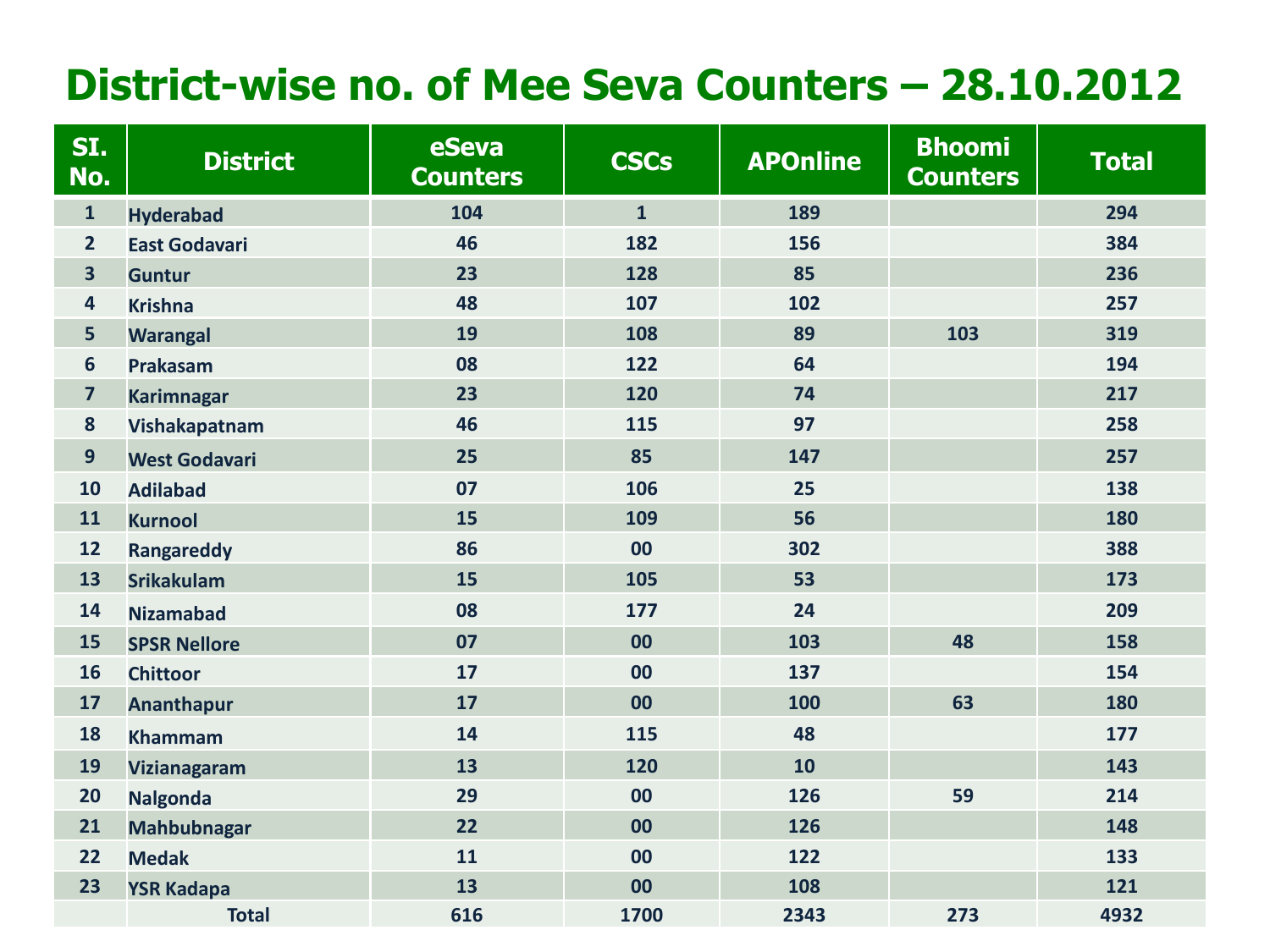### **Revenue Department Services**



| SI.<br>No.      | <b>NAME OF SERVICE</b>                                                                | <b>CATEGORY</b>      |    |
|-----------------|---------------------------------------------------------------------------------------|----------------------|----|
| $\mathbf 1$     | <b>Extract of Adangal / Pahani</b>                                                    | $\overline{A}$       |    |
| $\overline{2}$  | <b>Extract of ROR 1B</b>                                                              | $\mathsf{A}$         |    |
| 3               | Copy of FMB                                                                           | $\mathsf{A}$         |    |
| $\overline{4}$  | <b>Income Certificate</b>                                                             | <b>B1</b>            |    |
| $5\overline{)}$ | <b>Residence Certificate</b>                                                          | <b>B1</b>            |    |
| 6               | Integrated Certificate (Caste-Nativity-Date of Birth)                                 | <b>B1</b>            |    |
| $\overline{7}$  | <b>F-Line Petitions</b>                                                               | <b>B2</b>            |    |
| 8               | <b>Sub-divisions of lands</b>                                                         | <b>B2</b>            |    |
| 9               | <b>Mutation of entries in revenue Records</b>                                         | <b>B2</b>            |    |
| 10              | <b>No Earning Member Certificate</b>                                                  | <b>B1</b>            |    |
| 11              | Family Member Certificate (Social security schemes & govt. employees /<br>pensioners) | <b>B1</b>            |    |
| 12              | <b>OBC</b> certificate                                                                | $\overline{A}$       |    |
| 13              | <b>EBC</b> certificate                                                                | <b>B1</b>            |    |
| 14              | <b>Agricultural Income Certificate</b>                                                | <b>B1</b>            |    |
| 15              | Copy of village Map                                                                   | Contd <sub>2</sub> . | 25 |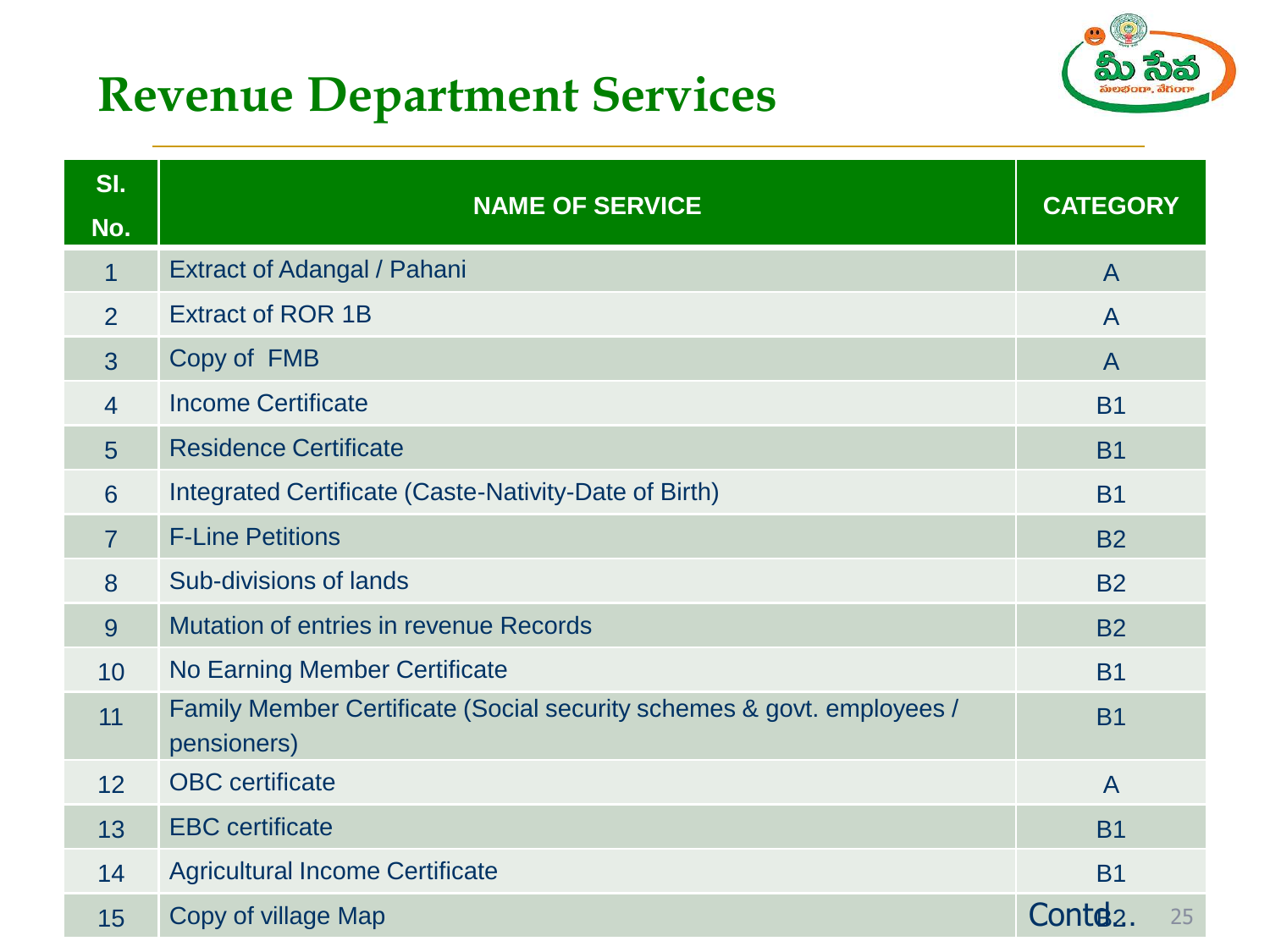### **Revenue Department Services**



| SI. No. | <b>NAME OF SERVICE</b>                            | <b>CATEGORY</b> |
|---------|---------------------------------------------------|-----------------|
| 16      | <b>Money Lending License</b>                      | <b>B2</b>       |
| 17      | <b>National Family Benefit Scheme Application</b> | B <sub>2</sub>  |
| 18      | No Objection certificate                          | B <sub>2</sub>  |
| 19      | Apathbandhu Application                           | B <sub>2</sub>  |
| 20      | <b>Pawn Broker License</b>                        | B <sub>2</sub>  |
| 21      | <b>School Registration</b>                        | B <sub>2</sub>  |
| 22      | Allopathic Medical care Hospital registration     | <b>B2</b>       |
| 23      | <b>Duplicate Copy of Certificate-Income</b>       | $\mathbf{A}$    |
| 24      | <b>Duplicate Copy of Certificate-Integrated</b>   | $\mathbf{A}$    |
| 25      | <b>Duplicate Copy of Certificate-Residence</b>    | $\mathbf{A}$    |
| 26      | <b>ISES-INCOME CERTIFICATE</b>                    | $\mathbf{A}$    |
| 27      | <b>ISES-RESIDENCE CERTIFICATE</b>                 | $\overline{A}$  |
| 28      | <b>ISES-INTEGRATED CERTIFICATE</b>                | $\mathbf{A}$    |
| 29      | <b>Adangal/Pahani Corrections</b>                 | B               |
| 30      | <b>FAIR PRICE SHOP RENEWAL</b>                    | <b>B</b>        |
| 31      | <b>LAND CONVERSION</b>                            | B               |
| 32      | <b>LATE REGISTRATION OF BIRTH</b>                 | B               |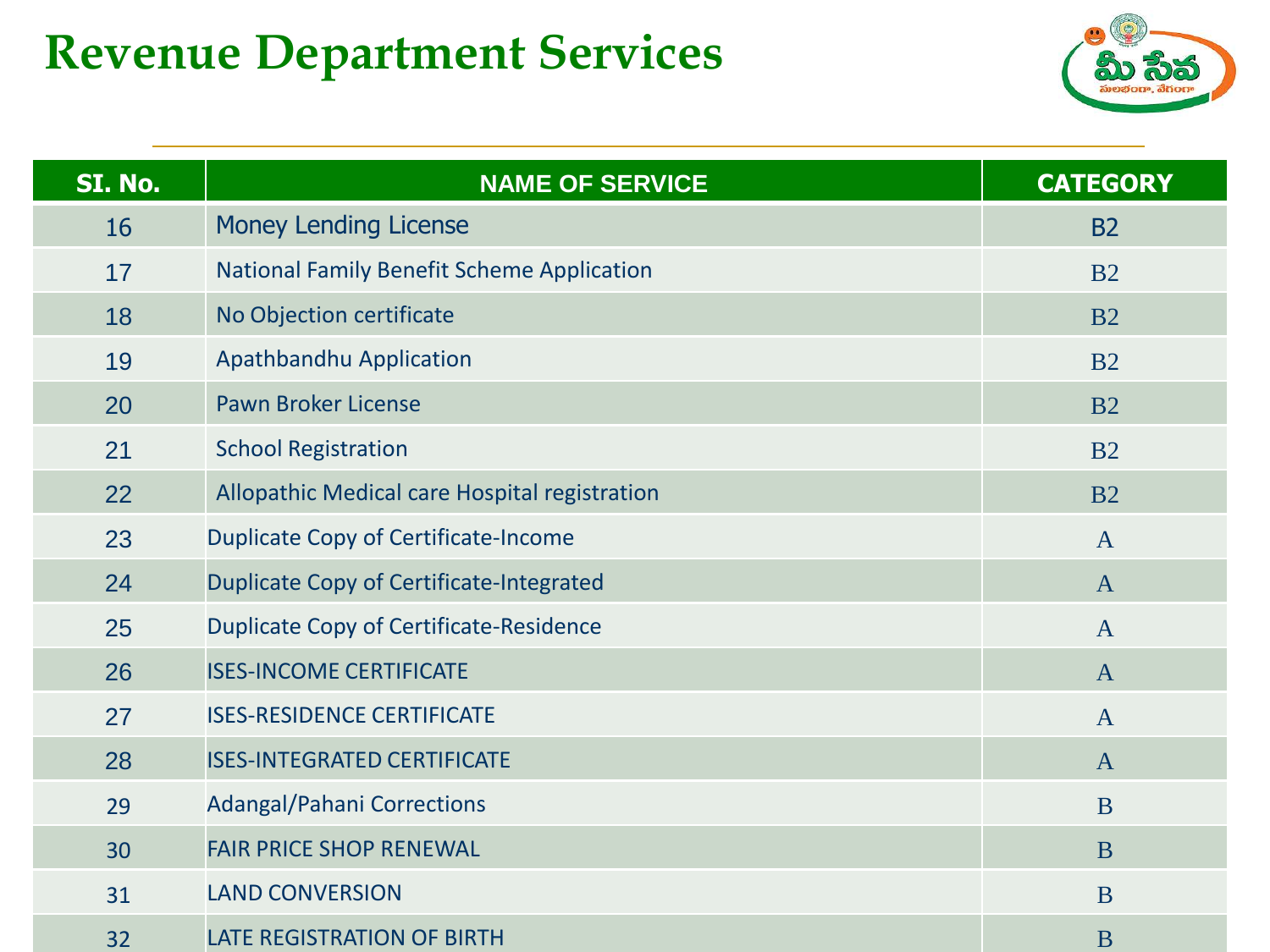

#### **Registration Department**

| SI. No. | <b>TYPE OF SERVICE</b>                         | <b>CATEGORY</b> |
|---------|------------------------------------------------|-----------------|
|         | <b>Issue of Encumbrance Certificate</b>        |                 |
|         | <b>Certified copy of Registration Document</b> |                 |

#### **GHMC Services**

| SI. No.        | <b>TYPE OF SERVICE</b>                      | <b>CATEGORY</b> |
|----------------|---------------------------------------------|-----------------|
|                | <b>Birth Certificate</b>                    | A/B1            |
| $\overline{2}$ | <b>Death Certificate</b>                    | A/B1            |
| 3              | <b>Birth Certificate Corrections</b>        | <b>B2</b>       |
| $\overline{4}$ | <b>Death Certificate Corrections</b>        | B <sub>2</sub>  |
| 5              | Child Name inclusion                        | <b>B2</b>       |
| 6              | Non Availability Certificate - Birth        | B <sub>2</sub>  |
| 7              | <b>Non Availability Certificate - Death</b> |                 |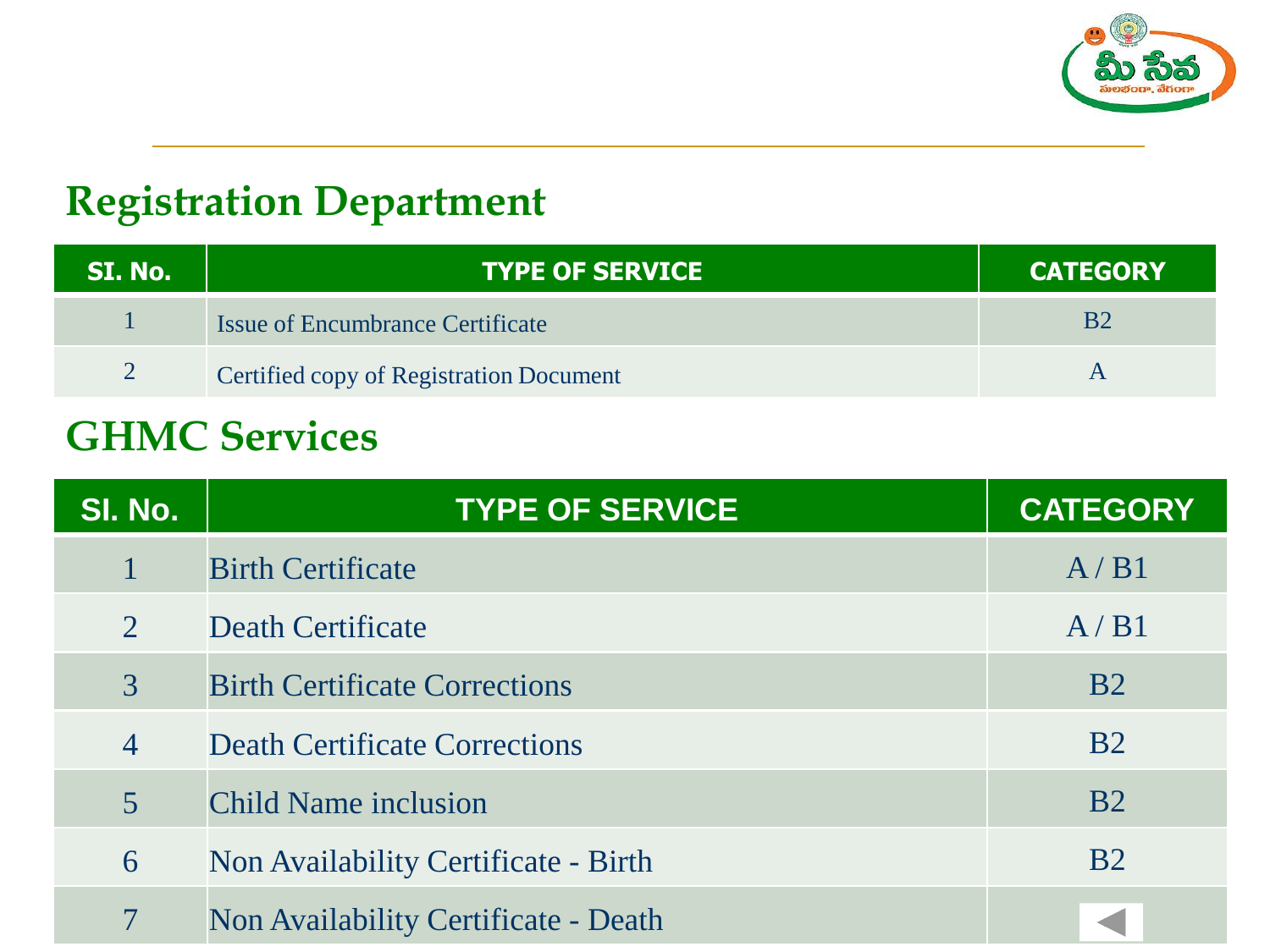**Action Plan for adding new services**



- **Departmental Readiness**
- **Application and Service Development**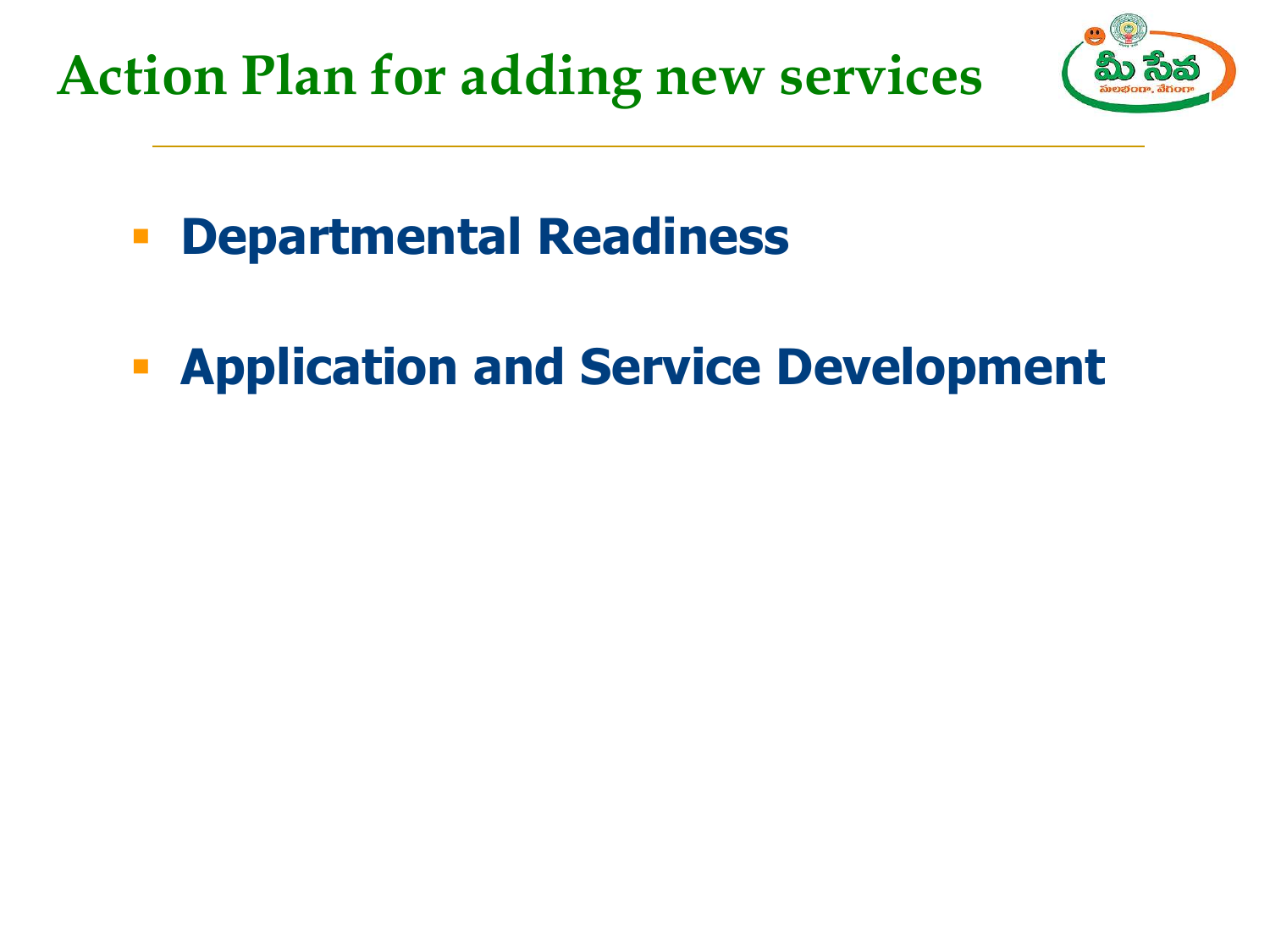**Departmental readiness – For new services**



- **-** Identify more services
- Digitization of existing data for Category A service
- **Procurement of Digital Signature and signing**
- **-** Data verification and Porting to SDC
- **Training**
- **-** Development of Internal Applications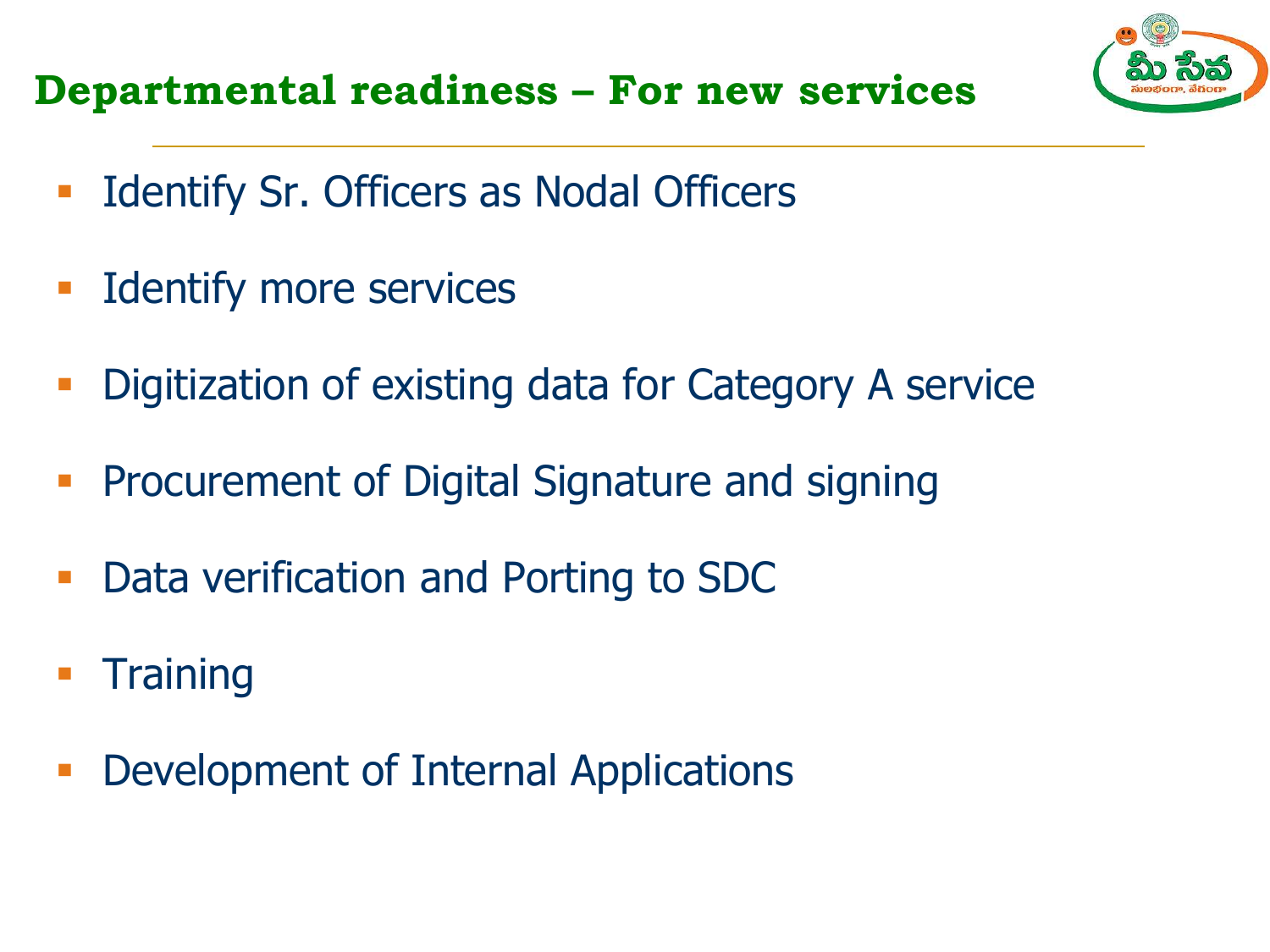Application Development – For new services:

- Work flow application for approving and digitally signing the Mee Seva request.
- **Scanning uploading the Signature (with Blue / Black ink** pen) (for digital signing of approved category – B requests).
- Web services for Mee Seva portal to interact with the departmental database.
- **Incorporation of statutory charges if any.**
- **Fix the SLA and user charges for delivering the** identified services.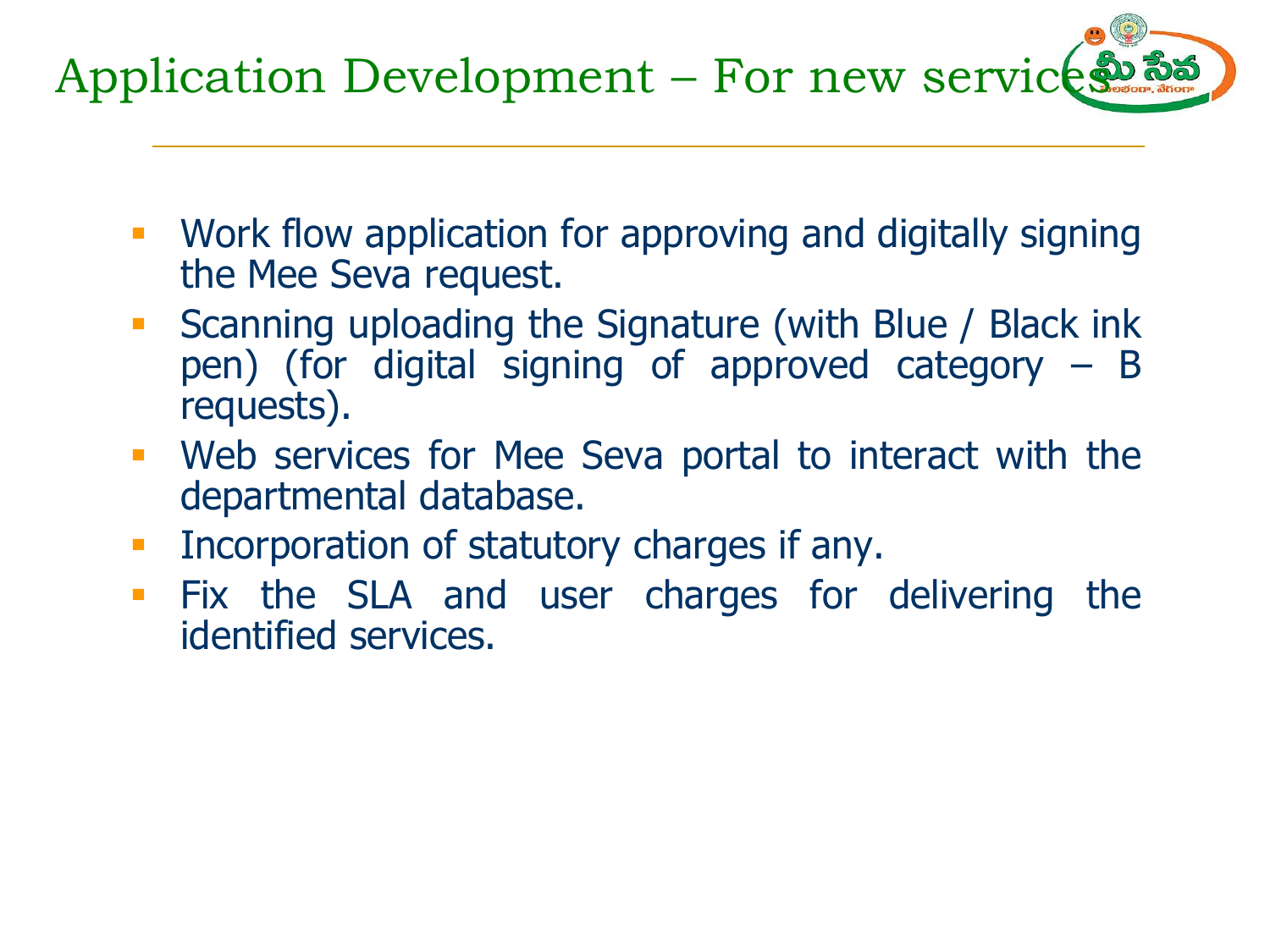

### •Replicability at State level - Both vertical and lateral expansion

•Replicability at country level – Rapid Roll-out Scheme of DeITy

•Future modifications/enhancements – Online model, Mobile version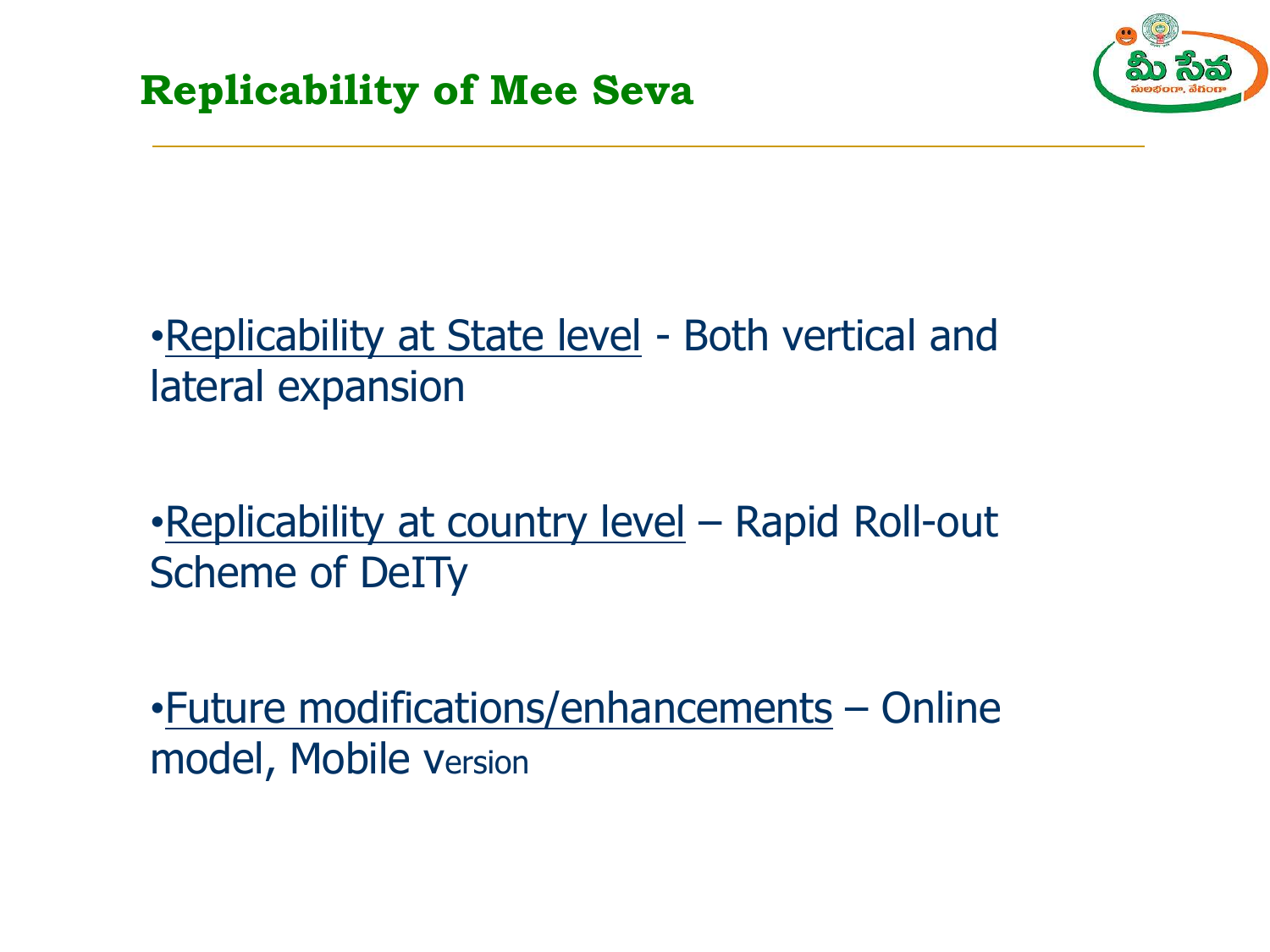### **Conclusion**

- Mee Seva....a true convergence of all the NeGP initiatives in rendering G2C services in a transparent, fast and secure way.
- **Revamping of many moribund processes and** approaches.
- A precursor to the Right to Services Act.
- A model like Mee Seva for the whole country offers the most advanced, state of art, simple and costeffective solution to meet the aspirations of the teeming millions in the country.
	- "Be the **change** that you wish to see in the world."… Mahatma Gandhi